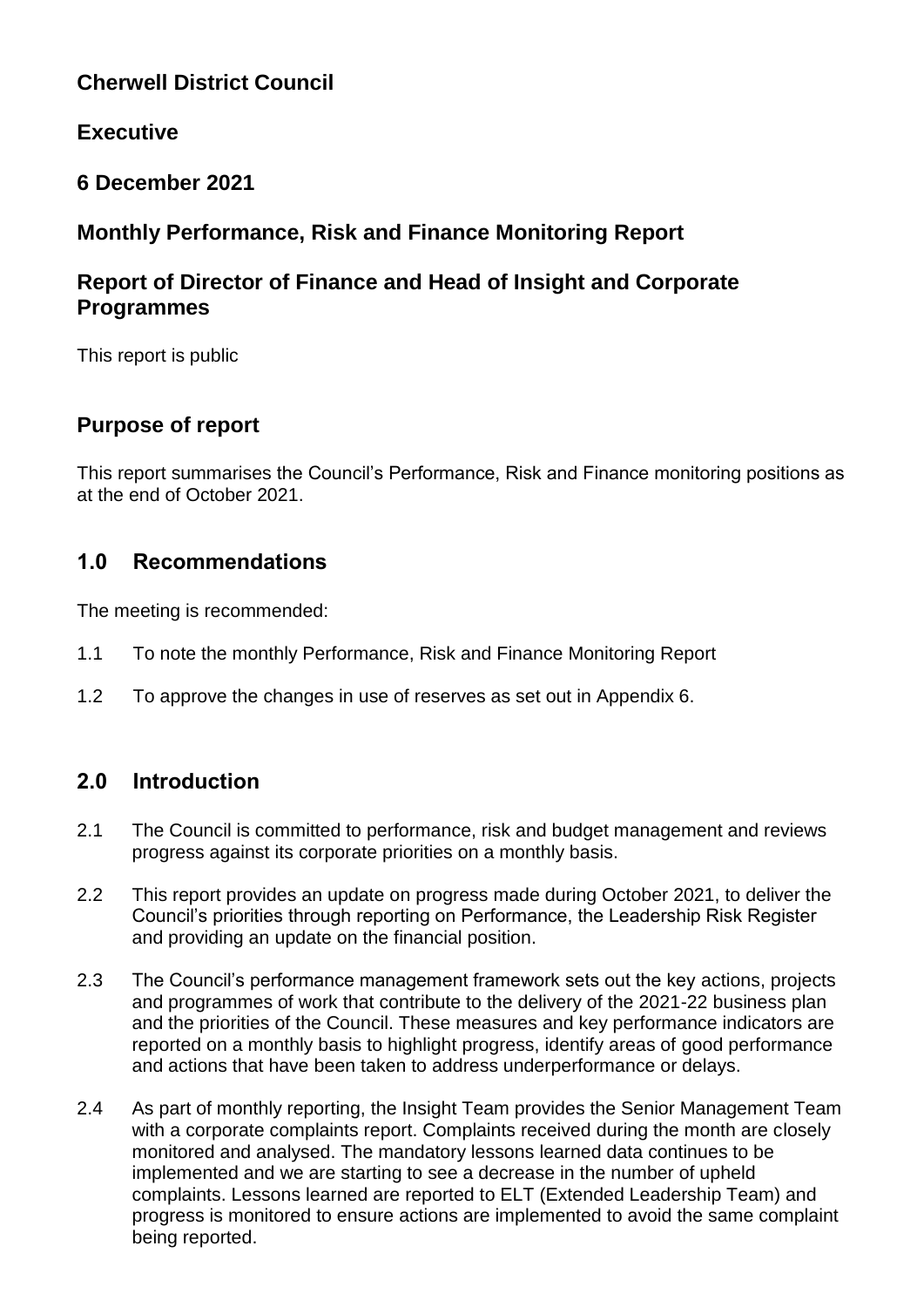- 2.5 The Council maintains a Leadership Risk Register that is reviewed on a monthly basis. The latest available version of the risk register (at the date this report is published) is included in this report. The Leadership Risk Register and strategy are reviewed on an annual basis as part of the budget and business planning process, reflecting on the priorities of the council for the forthcoming year. The Leadership Risks reflected in this report have been thoroughly reviewed by ELT and will continue to be updated on a monthly basis.
- 2.6 The main report details section is split into three parts:
	- **Performance Update**
	- Leadership Risk Register Update
	- Finance Update
- 2.7 There are seven appendices to this report:
	- Appendix 1 2021/22 Business Plan
	- Appendix 2 Monthly Performance Report October
	- Appendix 3 Leadership Risk Register
	- **Appendix 4 Finance Capital Oct**
	- $\blacksquare$  Appendix  $5 \text{COVID}$  Funding
	- **EXECUTE:** Appendix 6 Use of reserves and grant funding
	- Appendix 7 CDC Customer Service Centre Service in Focus

# **3.0 Report Details**

- 3.1 The Council's performance management framework sets out key actions, projects and programmes of work that contribute to deliver the refreshed 2021- 22 business plan (see Appendix 1) and the priorities of the Council.
- 3.2 The 2021-22 business plan sets out four strategic priorities:
	- Housing that meets your needs
	- **Leading on environmental sustainability**
	- An enterprising economy with strong and vibrant local centres
	- **Healthy, resilient and engaged communities**
- 3.3 This report provides a summary of the Council's performance in delivering against each strategic priority. To measure performance a 'traffic light' system is used. Where performance is on or ahead of target it is rated green, where performance is slightly behind the target it is rated amber. A red rating indicated performance is off target.

| Colour | Symbol | <b>Tolerances for Business</b><br><b>Plan Measures</b> | <b>Tolerances for Key</b><br><b>Performance Measures</b><br>(KPIs) |
|--------|--------|--------------------------------------------------------|--------------------------------------------------------------------|
| Red    |        | Significantly behind<br>schedule                       | Worse than target by more<br>than 10%.                             |
| Amber  |        | Slightly behind schedule                               | Worse than target by up to<br>$10%$ .                              |
| Green  |        | Delivering to plan / Ahead<br>of target                | Delivering to target or<br>ahead of it.                            |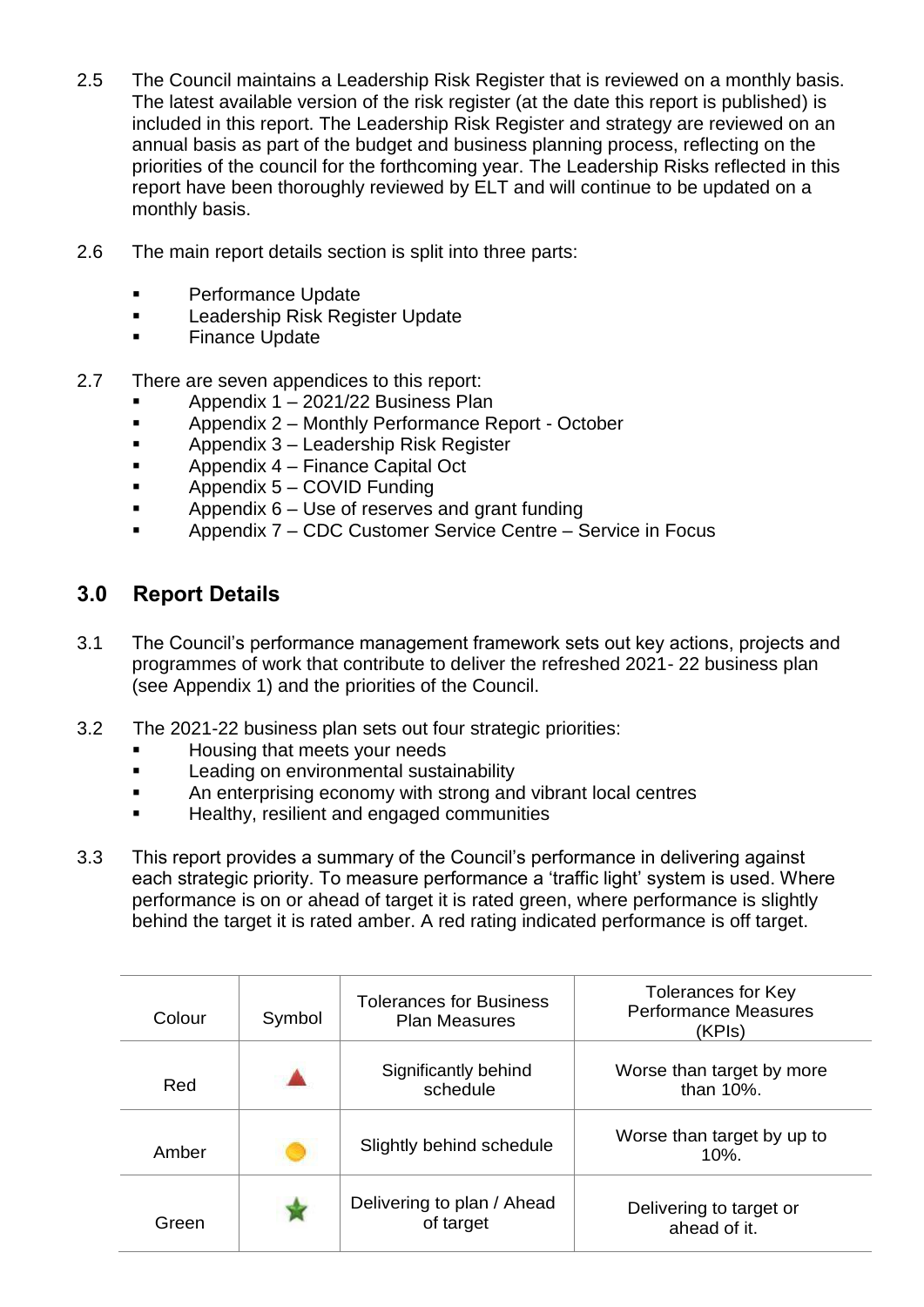# **Priority: Housing that meets your needs**

- 3.4 The Council is committed to deliver affordable housing, raising the standard of rented housing and find new and innovative ways to prevent homelessness. Also, to promote innovative housing schemes, deliver the local plan and supporting the most vulnerable people in the District.
- 3.5 Overview of our performance against this strategic priority:

**Homeless Prevention** reported Amber for October and year to date. Demand on the Housing Team remains high, officers are prioritising the support to customers presenting in crisis. Plans are in place to increase resources for prevention and early intervention.



 **Homeless improved through enforcement action** reported Red for October and Green for year to date (6 against target of 9). Six homes had improvements completed through our interventions. The reduced number this month reflects the unavoidable commitment of officer's time to a number of complex cases. However, overall performance is ahead of target with just under 12 premises improved, each month, on average.

 **Average time taken to process Housing Benefit New Claims** reported Amber for October and Green for year to date (15.01 days against a target of 15 days). There was a large increase in claims received this month. The last 2 months (September and October) have seen 190 claims received per month (where we'd normally expect 120- 150). There are new starters working on claims, so this should improve.

 **Major applications overturned at appeal** reported Green for October and Red for year to date (0.00% against a target of 10%). No Major Planning Appeals were overturned by the Planning Inspectorate during October 2021.

## **Priority: Leading on environmental sustainability**

3.6 The Council is committed to deliver on sustainability and in the commitment to be carbon neutral by 2030, promotes the Green Economy and increases recycling across the district.

This priority includes the protection of our natural environment and our built heritage, working in partnerships to improve air quality in the district and the reduction of environmental crime.

3.7 Overview of our performance against this strategic priority:

**Reduction of fuel consumption used by fleet** reported Green for October and Amber for year to date (36,290 against target for the month of 37,712). Slight decrease from same time last year, even when there are more vehicles been used this year. Extra fuel usage is due to the rapid growth of the district and people continuing to work from home, which has increased the amount of waste collected by 10% and leads to increased vehicle use and mileage.



**% of Waste Recycled & Composted** reported Amber for October and Green for year to date (55.11% against target of 56%). Dry recycling and residual tonnage is comparable to last year, with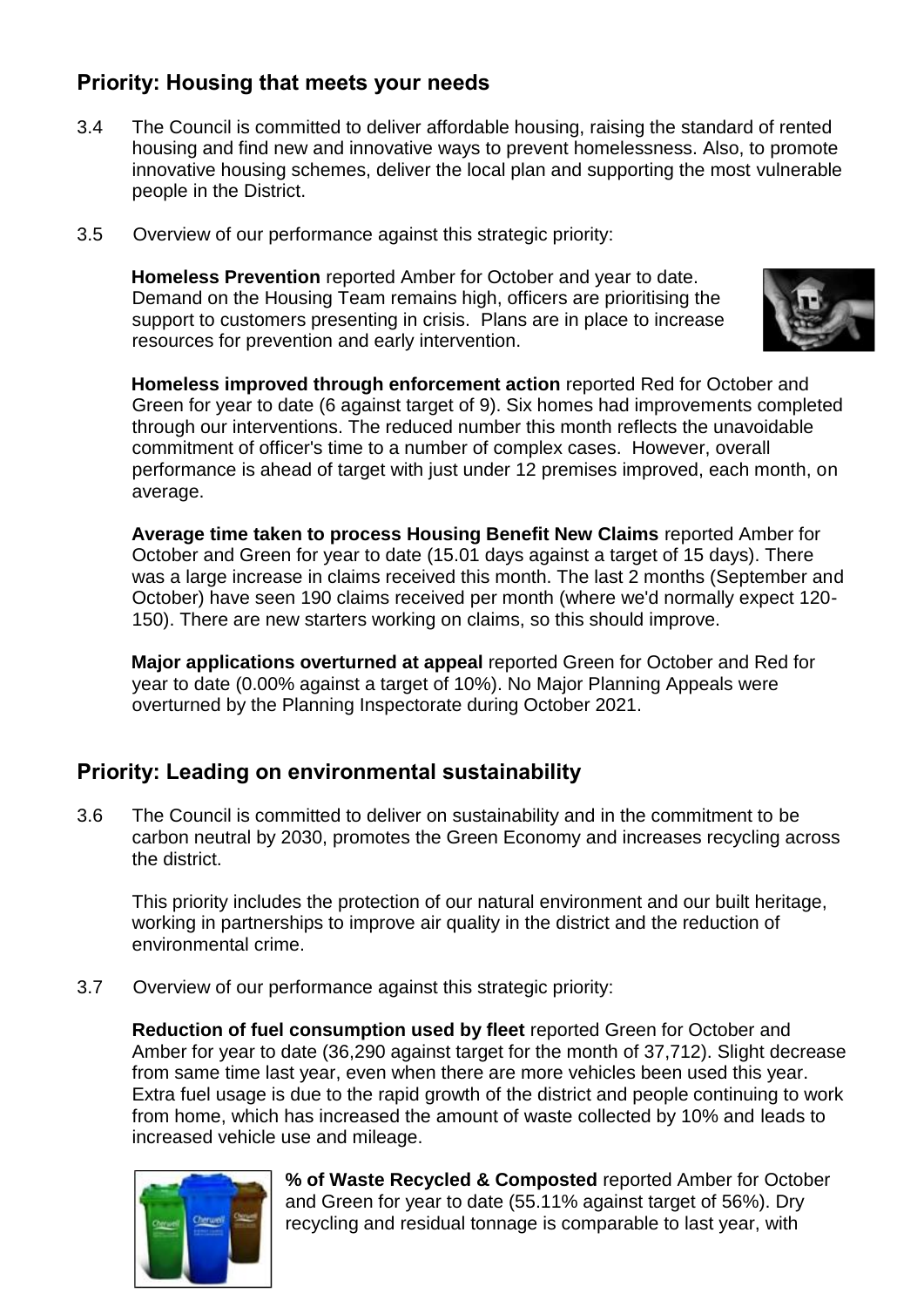garden waste down by over 500 tonnes due to a poor weather summer. Glass tonnage is down by more than 400 tones, we attribute this to the full opening of hospitality. We're on track to reach our target of 56% at the end of year, however, this month and the next few months we envision the result will stay lower because of the garden waste reduction in winter.

**Ensure Clean & Tidy Streets** reported Green for October year to date. The start of the leaf-fall season is late this year, due to a mild autumn. The leaf-fall clean-up will be underway in mid-November and we predict this will be a period of high demand for the service.

# **Priority: An enterprising economy with strong and vibrant local centres**

- 3.8 The Council is committed to support business retention and growth, developing skills and generating enterprise; also, securing infrastructure to support growth in the district and securing investment in our town centres. This priority also contributes towards making communities thrive and businesses grow promoting the district as a visitor destination, committing to work with businesses to ensure compliance and promote best practice.
- 3.9 Overview of our performance against this strategic priority:

**Council Tax collected, increase Council Tax Base** reported Amber for October and year to date (8.89% against target of 9.75%). As of 1st November, the amount due to be collected risen by over £1.9m (since April 2021 this figure was just over £117.2m), which impacted in-month collection rates. Recovery action remains ongoing, reminder notices continued to be issued and those customers remaining in arrears and are being pursued through court action.

**Develop Our urban Centres –** The council keeps supporting revitalisation of Cherwell's urban centres through service provision and continued engagement with partners. Through a number of activities such as: liaison and collaboration with Banbury BID; support to Bicester Town Centre Task Group; involvement in 'Meanwhile in Oxfordshire', a project aimed to fill empty premises. Also, focusing on reopening high streets safely, via the Welcome Back Fund projects and support for the continued resilience of businesses.



## **Priority: Healthy, resilient and engaged communities**

- 3.10 The Council is committed to enabling all residents to lead an active life, improving, and developing the quality of local sports and leisure facilities and promoting health and wellbeing in our communities. Also, supporting community and cultural development, working with our partners to address the causes of health inequalities and deprivation, and to reduce crime and anti-social behaviour.
- 3.11 Overview of our performance against this strategic priority:

**Promote Health and Wellbeing –** During October the "Containing Outbreak Management" funding has enabled new programmes to be launched to provide several opportunities for residents to become more active, including bike libraries and top up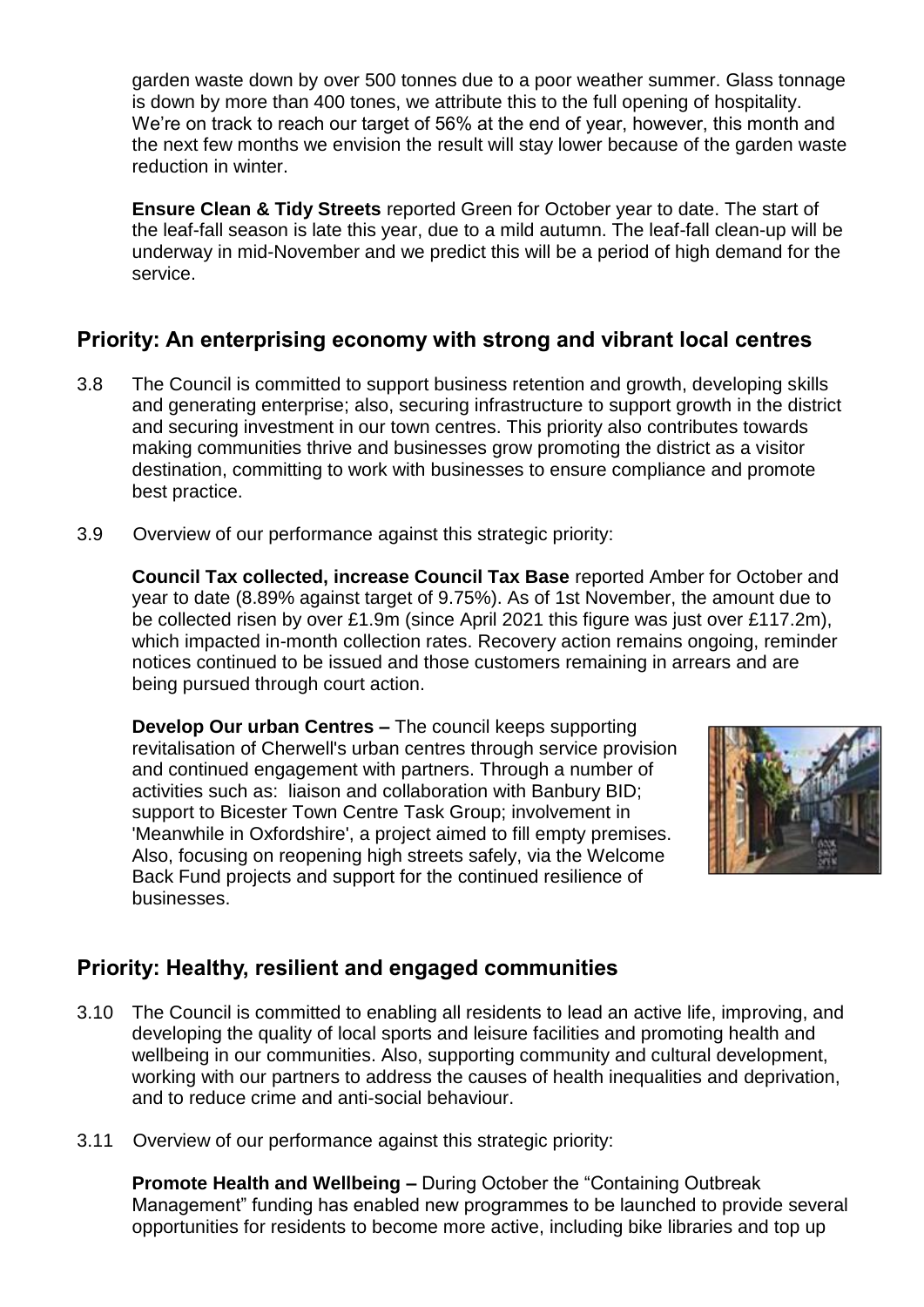swimming sessions for schools. "Move Together" continues to grow as a pathway for people who became socially and physically inactive during the period of local and national restrictions.

**Half term holiday hubs -** Parents were able to secure their children's places during October's half-term in Cherwell activity hubs. Our holiday hubs put creativity on a level playing field with sports, offering arts and crafts alongside everything from tag rugby to hockey, basketball, and swimming. Sessions in Banbury and Bicester were available for children from five to 15 years old, with a cost the equivalent of just £2.50 per hour.

## **Summary of Performance**

3.12 The Council reports monthly on performance against 27 monthly Business Plan Measures, with 12 Programme Measures and 15 Key Performance Indicators. Full details, including commentary against each measure and key performance indicator can be found in Appendix 2.

| <b>Status</b> | <b>Description</b>  | <b>October</b> | $\frac{0}{0}$ | YTD | %   |
|---------------|---------------------|----------------|---------------|-----|-----|
| Green         | On target           |                | 85%           | 22  | 85% |
| Amber         | Slightly off target |                | 12%           | 4   | 12% |
| Red           | Off target          |                | 3%            |     | 3%  |

Programme Measures and Key Performance Indicators (27)

3.13 Climate Action Programme – October update

This report updates Executive on the delivery of the 22 Cherwell District Council and joint (with Oxfordshire County Council) priority actions set by the Climate Action Programme Board for 2021/22. By the end of October, actions were rated:

| <b>Status</b> | <b>Description</b>  | October | October % |
|---------------|---------------------|---------|-----------|
| Green         | On target           |         | 66.7%     |
| Amber         | Slightly off target |         | 28.6%     |
| Red           | Off target          |         | 4.8%      |
| Completed     |                     |         | 4.8%      |

Support planting 3,000 trees at Banbury Country Park – reported Red due to the 3000 trees will not be planted during the current planting season because there are insufficient resources to the complete the tasks involved (community liaison, contact procurement, site supervision and monitoring). A project officer is being recruited to lead on progressing both Banbury Country Park & Burnehyll Community woodland. New Planning Application for Banbury Country Park is pending.

3.14 Service in Focus - Cherwell District Council Customer Service Centre (CSC)

Cherwell's Customer Service Centre provides First Point of Contact (FPoC) to residents and businesses across a range of Council Services including - Revenues and Benefits, Waste and Recycling, Housing Services, Elections Services, Environmental Services, Parking Services and General Enquires. Customers access our service via a range of different channels including phone, email, webforms, face to face and phone appointments to assist with complex enquiries.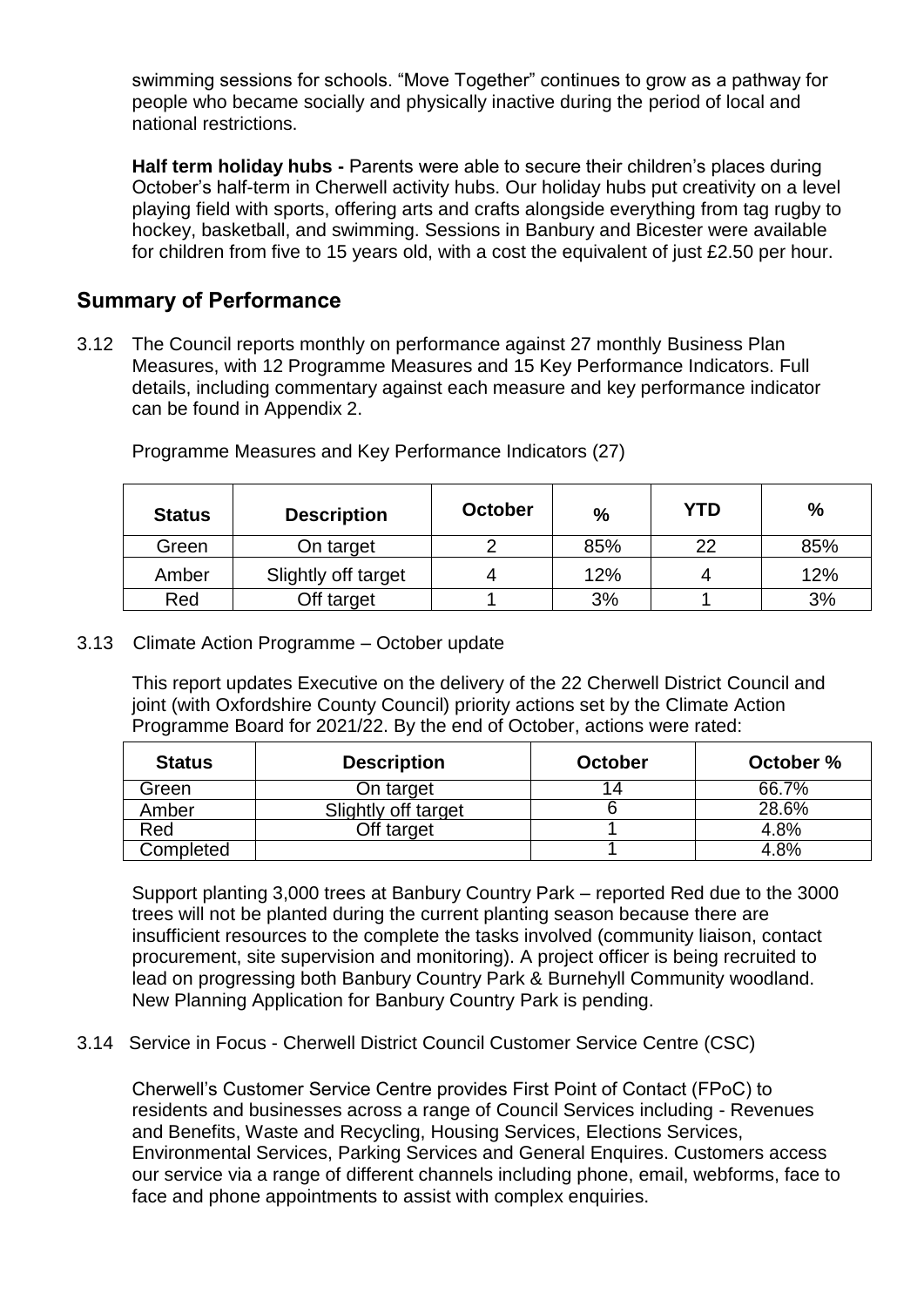The Team supports both the Cherwell and Oxfordshire CSCs with Capacity Planning and Efficiency, Quality and Performance, Business Development, Recruitment and Training, and Voice of the Customer activities. This specialist support will allow the CSC service delivery teams to focus on the customer at first point of contact, while giving an effective focus on projects, proactive process improvements and customer feedback.

Recent Improvement Projects and activities:

- **Implementation of Service Improvement Logger (SIL) to enable proactive barrier** removal and improvements
- **Transfer of telephony system to a shared platform with OCC to enable future savings** and shared virtual contact centre
- Work Force Management System Implementation in progress to enable demand led resourcing
- Stand up of Oxfordshire Local Contact Tracing Service, handling over 12.5K cases and successfully completing tracing for over 8.7k cases to date Future Improvement **Projects**
- Digital Transformation Phase 2 project, to include document verification via the Post Office service and further online end to end transaction capabilities
- Web chat as a contact channel
- Social Media as a direct contact channel
- Automated email filing to Revs and Bens account to reduce contact handling time
- **IMPROVED Quality and Performance Monitoring system capabilities to further improve** service levels
- Bring First Point of Contact into the CSC from further CDC service areas

# **Risk Update**

- 3.15 The Council maintains a Leadership Risk Register that is reviewed on a monthly basis. The latest available version of the risk register at the date this report is published is included in this report.
- 3.16 The heat map below shows the overall position of all risks contained within the Leadership Risk Register.

#### **Risk Scorecard – Residual Risks**

|        | Probability                                                                     |  |                 |                                |             |     |  |  |  |
|--------|---------------------------------------------------------------------------------|--|-----------------|--------------------------------|-------------|-----|--|--|--|
|        | 3 - Possible<br>4 - Probable<br>5 - Highly Probable<br>2 - Unlikely<br>- Remote |  |                 |                                |             |     |  |  |  |
|        | 5 - Catastrophic                                                                |  |                 | L07                            |             |     |  |  |  |
|        | 4 - Major                                                                       |  | L06-L08-<br>L15 | L03 - L04 -<br>$L05 - L10$     | $L01 - L16$ |     |  |  |  |
| Impact | 3 - Moderate                                                                    |  | $L09$ -         | $L02 - L11 -$<br>L13 - L17-L18 |             | L12 |  |  |  |
|        | 2 - Minor                                                                       |  | L <sub>14</sub> |                                |             |     |  |  |  |
|        | - Insignificant                                                                 |  |                 |                                |             |     |  |  |  |

3.17 The table below provides an overview of the Leadership Risk Register 21/22

| <b>Leadership Risk</b><br>Score | Direction<br>of travel | <b>Latest Update</b> |
|---------------------------------|------------------------|----------------------|
|---------------------------------|------------------------|----------------------|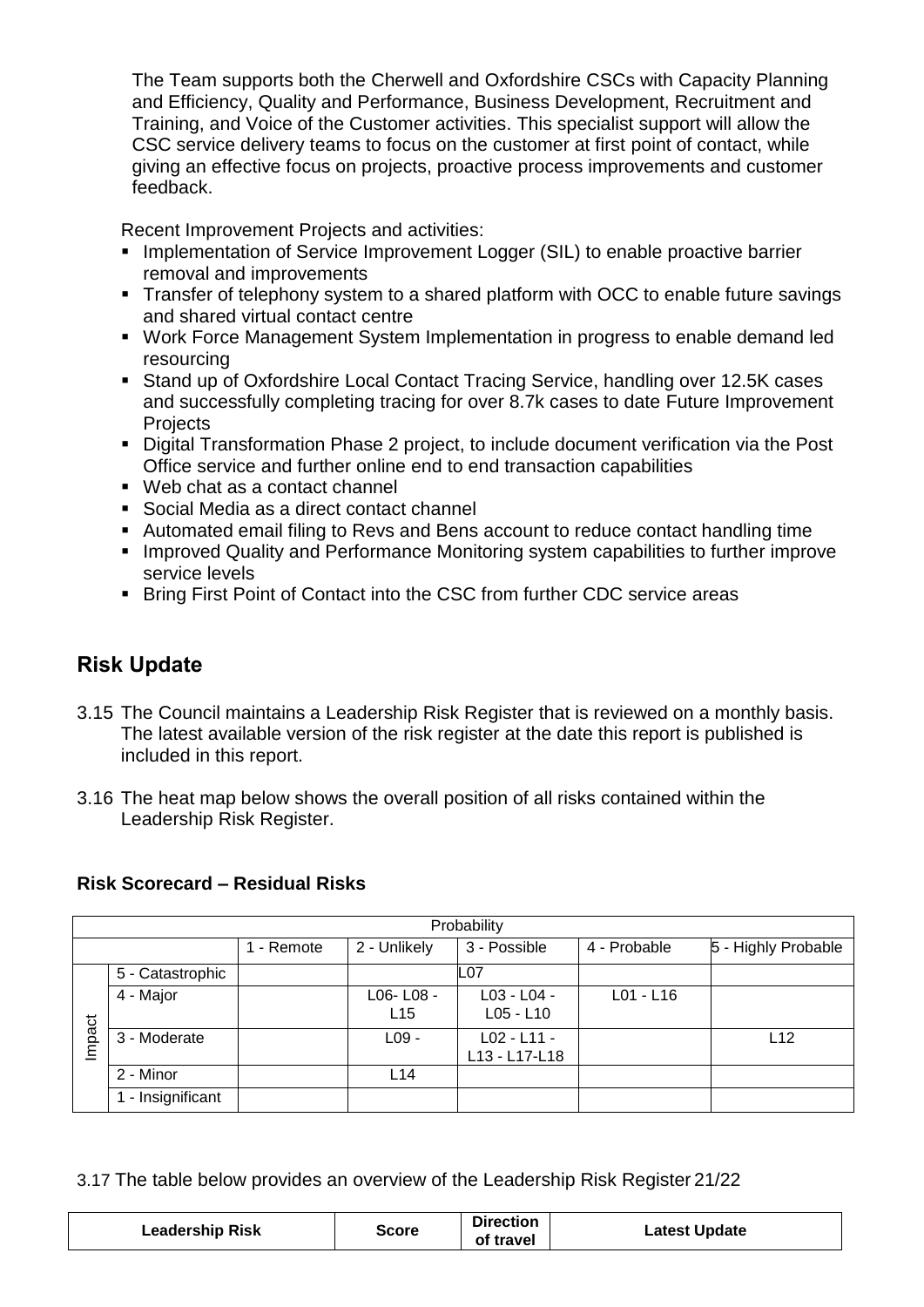| <b>L01 Financial Resilience</b>                                                                             | 16 High Risk             | $\leftrightarrow$ | 09/11/21 - Mitigations and Comments<br>updated.          |
|-------------------------------------------------------------------------------------------------------------|--------------------------|-------------------|----------------------------------------------------------|
| L02 Statutory functions                                                                                     | 9 Low Risk               | $\leftrightarrow$ | 12/11/2021 - Comments updated.                           |
| L03 CDC Local Plan                                                                                          | 12 Medium<br><b>Risk</b> | $\leftrightarrow$ | 10/11/2021 - Comments updated.                           |
| <b>L04 Business Continuity</b>                                                                              | 12 Medium<br><b>Risk</b> | $\leftrightarrow$ | 09/11/2021 - Comments and mitigating<br>actions updated. |
| L05 Emergency Planning                                                                                      | 12 Medium<br><b>Risk</b> | $\leftrightarrow$ | 09/11/2021 - Comments updated.                           |
| L06 Health & Safety                                                                                         | 8 Medium Risk            | $\leftrightarrow$ | 02/11/2021 - No changes.                                 |
| L07 Cyber Security                                                                                          | 15 Medium<br>Risk        | $\leftrightarrow$ | 12/11/2021 - No changes.                                 |
| L08 Safeguarding the Vulnerable                                                                             | 8 Medium Risk            | $\leftrightarrow$ | $01/11/2021 - No changes$                                |
| L09 Sustainability of Council owned<br>companies and delivery of planned<br>financial and other objectives. | 6 Low Risk               | $\leftrightarrow$ | 13/10/2021 - No changes.                                 |
| L10 Financial sustainability of third-<br>party suppliers and contractors                                   | 12 Medium<br><b>Risk</b> | $\leftrightarrow$ | 04/11/2021 - No changes.                                 |
| L11 Corporate Governance                                                                                    | 9 Low Risk               | $\leftrightarrow$ | 16/11/2021 - Comments updated.                           |
| L12 Oxfordshire Growth Deal                                                                                 | 15 Medium<br><b>Risk</b> | $\leftrightarrow$ | 15/11/21 - Comment Updated.                              |
| L13 Joint Working                                                                                           | 9 Low Risk               | $\leftrightarrow$ | 16/11/2021 - No changes.                                 |
| <b>L14 Legacy Shared Services</b><br>Partnership - West<br>Northamptonshire Council                         | 4 Low Risk               | ↓                 | 16/11/2021 - Residual Risk Updated.                      |
| L15 Workforce Strategy                                                                                      | 8 Medium Risk            | $\leftrightarrow$ | 11/11/21 - Comments updated.                             |
| L16 COVID-19 Community and<br><b>Customers</b>                                                              | 16 High Risk             | $\leftrightarrow$ | 12/11/2021 - No changes.                                 |
| L17 COVID-19 Business Continuity                                                                            | 9 Low Risk               | $\leftrightarrow$ | 16/11/2021 - No changes.                                 |
| L18 Post COVID-19 Recovery                                                                                  | 9 Low Risk               | $\leftrightarrow$ | 16/11/2021 - No changes.                                 |

During October the leadership risk register had one score change, "L14 Legacy Shared Services Partnership" (score decreased from 12 Medium Risk to 4 Low Risk). For full details please see Appendix 3 Leadership Register CDC.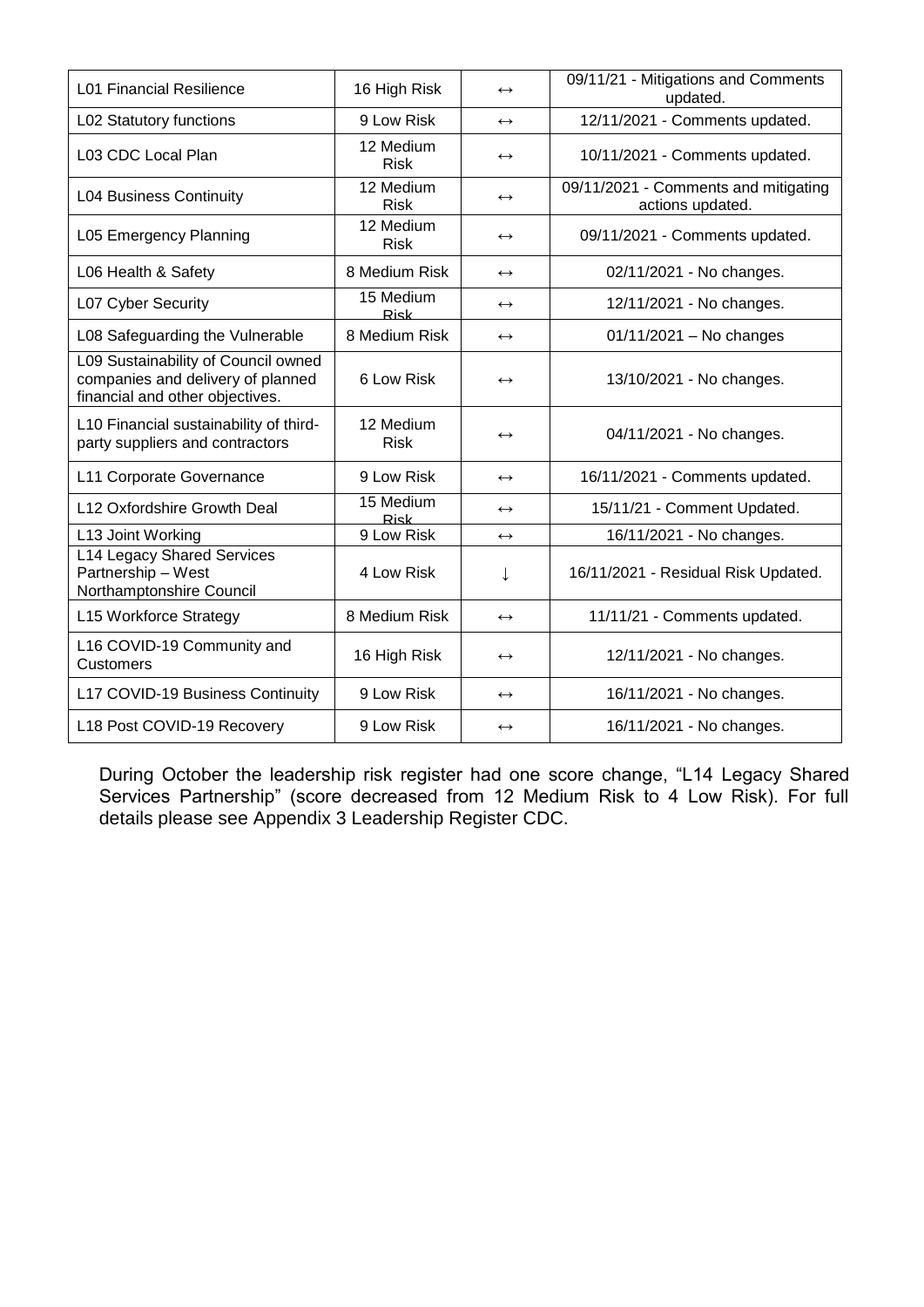# **Finance Update**

 3.18 The Council's forecast position for 2021/22 at the end of October shows a £0.655m overspend as shown in Table 1. This is made up of potential non-delivery of savings targets of £0.648m and an overspend of £0.007m on business-as-usual costs as shown in Table 2.

### **3.19 Report Details**

 **Table 1: Forecast Year End Position** 

| <b>Forecast overview - October 2021</b> | Original<br><b>Budget</b> | <b>Current</b><br><b>Budget</b> | <b>Year End</b><br><b>Position at</b><br><b>October</b> | <b>October</b><br>Variance<br>(Under) $/$<br>Over | % Variance<br>to current<br>budget | September<br>Variance<br>(Under) $/$<br><b>Over</b> | Change<br>since<br><b>September</b><br>(better) $/$<br>worse |
|-----------------------------------------|---------------------------|---------------------------------|---------------------------------------------------------|---------------------------------------------------|------------------------------------|-----------------------------------------------------|--------------------------------------------------------------|
|                                         | £m                        | Em                              | £m                                                      | £m                                                | %                                  | <b>f</b> m                                          | £m                                                           |
| <b>Environment and Place</b>            | 6.699                     | 10.018                          | 11.156                                                  | 1.138                                             | 11.4%                              | 1.158                                               | (0.020)                                                      |
| Customers, Org. Dev. And Resources      | 5.682                     | 6.399                           | 6.665                                                   | 0.266                                             | 4.2%                               | 0.409                                               | (0.143)                                                      |
| <b>Adults and Housing Services</b>      | 1.844                     | 2.700                           | 2.620                                                   | (0.080)                                           | $-3.0%$                            | (0.010)                                             | (0.070)                                                      |
| <b>Public Health and Wellbeing</b>      | 1.816                     | 2.969                           | 3.054                                                   | 0.085                                             | 2.9%                               | 0.160                                               | (0.075)                                                      |
| Comm. Dev. Assets and Inv.              | 0.076                     | 1.788                           | 1.523                                                   | (0.265)                                           | $-14.8%$                           | 1.354                                               | (1.619)                                                      |
| <b>Subtotal Directorates</b>            | 16.117                    | 23.874                          | 25.018                                                  | 1.144                                             | 4.8%                               | 3.071                                               | (1.927)                                                      |
| <b>Executive Matters</b>                | 2.769                     | (3.613)                         | (3.933)                                                 | (0.320)                                           | $-8.9%$                            | (0.459)                                             | 0.139                                                        |
| <b>Policy Contingency</b>               | 3.487                     | 2.112                           | 1.943                                                   | (0.169)                                           | $-8.0\%$                           | (1.802)                                             | 1.633                                                        |
| <b>Total</b>                            | 22.373                    | 22.373                          | 23.028                                                  | 0.655                                             | 2.9%                               | 0.810                                               | (0.155)                                                      |
|                                         |                           |                                 |                                                         |                                                   |                                    |                                                     |                                                              |
| <b>FUNDING</b>                          | (22.373)                  | (22.373)                        | (22.373)                                                | 0.000                                             | 0.0%                               | 0.000                                               | 0.000                                                        |
|                                         |                           |                                 |                                                         |                                                   |                                    |                                                     |                                                              |
| (Surplus)/Deficit                       | 0.000                     | 0.000                           | 0.655                                                   | 0.655                                             |                                    | 0.810                                               | (0.155)                                                      |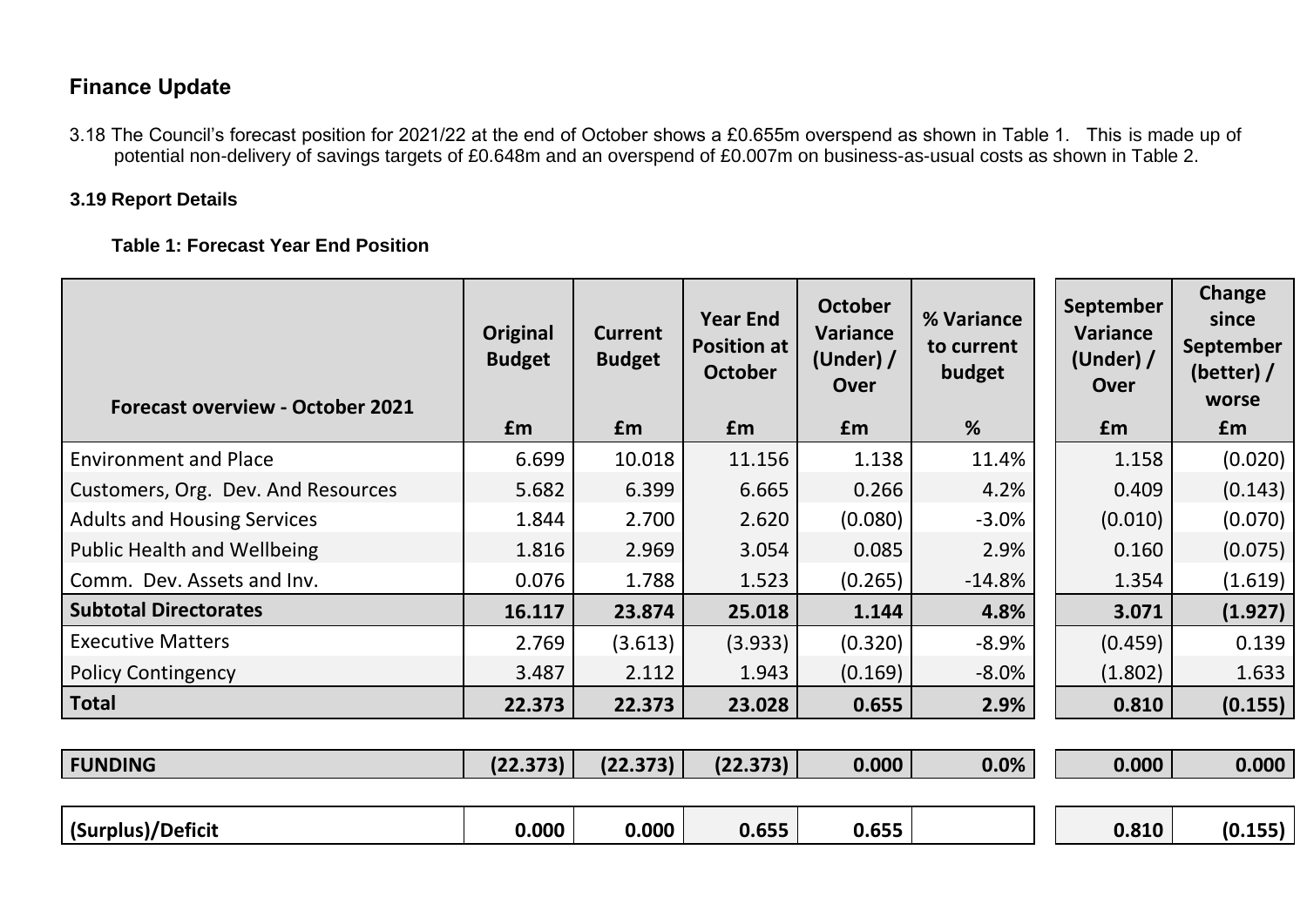

| <b>Breakdown of current month forecast</b> | <b>Forecast</b><br><b>Variance</b> | <b>Forecast</b><br><b>Base</b><br><b>Budget</b><br>Over/<br>(Under) | <b>Mitigations</b> | <b>Savings</b><br>Non-<br><b>Delivery</b> |
|--------------------------------------------|------------------------------------|---------------------------------------------------------------------|--------------------|-------------------------------------------|
|                                            | £m                                 | £m                                                                  | £m                 | £m                                        |
|                                            |                                    |                                                                     |                    |                                           |
| <b>Environment and Place</b>               | 1.138                              | 0.956                                                               | (0.218)            | 0.400                                     |
| Customers, Org. Dev. And Resources         | 0.266                              | 0.271                                                               | (0.098)            | 0.093                                     |
| <b>Adults and Housing Services</b>         | (0.080)                            | (0.030)                                                             | (0.090)            | 0.040                                     |
| <b>Public Health and Wellbeing</b>         | 0.085                              | 0.122                                                               | (0.052)            | 0.015                                     |
| Comm. Dev. Assets and Inv.                 | (0.265)                            | (0.192)                                                             | (0.173)            | 0.100                                     |
|                                            |                                    |                                                                     |                    |                                           |
| <b>Subtotal Directorates</b>               | 1.144                              | 1.127                                                               | (0.631)            | 0.648                                     |
| <b>Executive Matters</b>                   | (0.320)                            | (0.320)                                                             | 0.000              | 0.000                                     |
| <b>Policy Contingency</b>                  | (0.169)                            | (0.169)                                                             | 0.000              | 0.000                                     |
|                                            |                                    |                                                                     |                    |                                           |
| <b>Total</b>                               | 0.655                              | 0.638                                                               | (0.631)            | 0.648                                     |
|                                            |                                    |                                                                     |                    |                                           |
| <b>FUNDING</b>                             | 0.000                              | 0.000                                                               | 0.000              | 0.000                                     |
|                                            |                                    |                                                                     |                    |                                           |
| (Surplus)/Deficit                          | 0.655                              | 0.638                                                               | (0.631)            | 0.648                                     |

3.20 Of the £0.648m savings not expected to be delivered in 2021/22, £0.568m of this is also not expected to be delivered in future years. To partly address against the forecast base budget, overspend and nondelivery of savings, £0.631m mitigations have been identified and are detailed below.

## **Environment and Place**

**Environmental Services** - £0.088m identified as mitigation in relation to waste collection "gate fee" reductions, car park management fee reduction and a landscape post vacancy.

**Growth & Economy** have identified £0.050m of in year savings (£0.030m on vacancy and £0.020m on Recovery Prosperity Strategy).

**Planning & Development** have identified additional planning fee income (£0.050m), operational cost reduction within planning policy of (£0.020m) and (£0.080m) Pre Planning Advice Income.

**Customers, Organisational Development & Resources** - £0.098m identified as mitigation in relation to recharging appropriate costs to CSN Resources, savings on consultants' fees and a reduction in payments for joint OCC staff.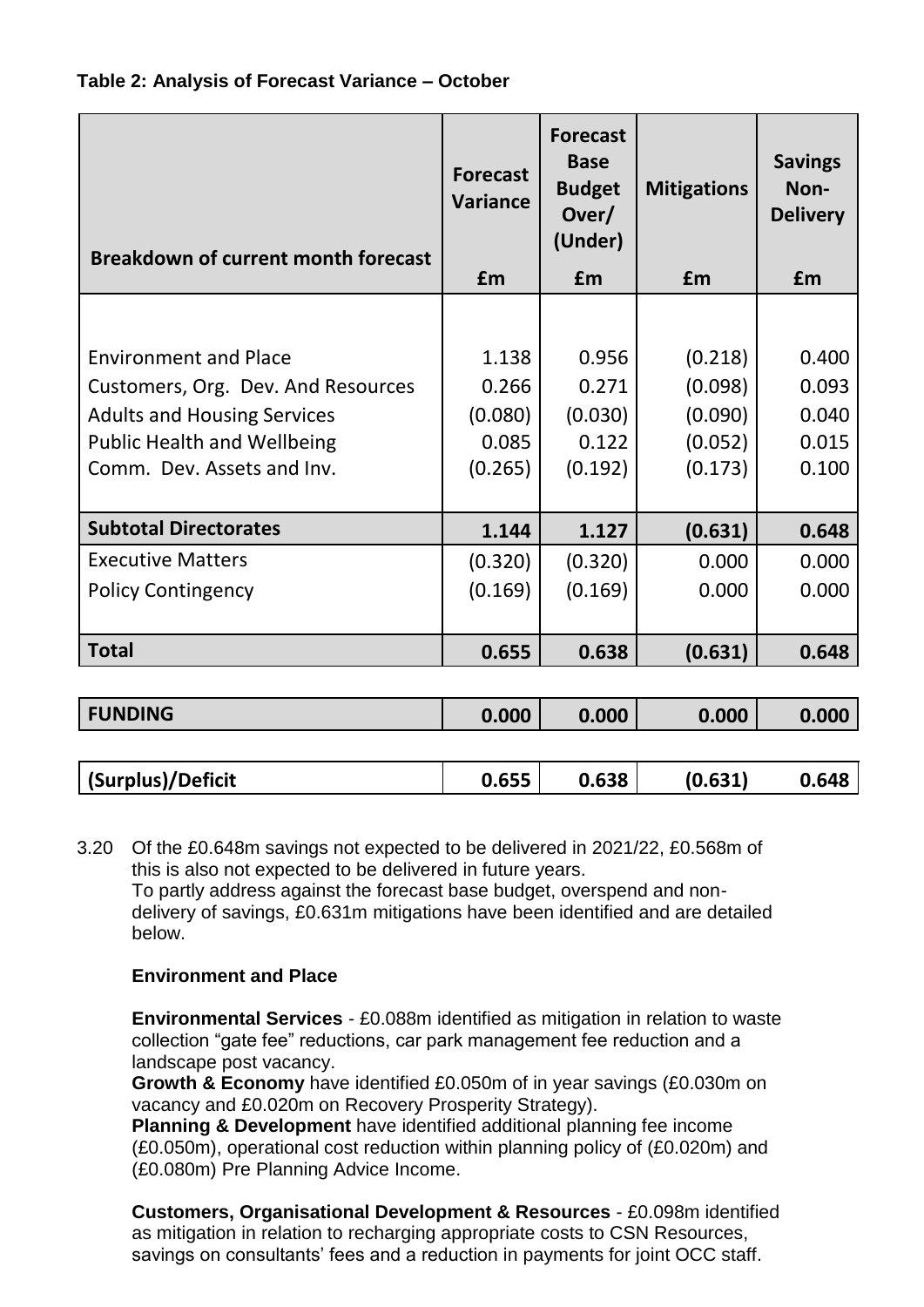**Adults and Housing Services** - £0.090m identified as mitigation due to a restructure and staff retirement as well as the use of the Homelessness Prevention Reserve.

**Public Health and Wellbeing** - £0.052 identified as mitigation identified from benchmarking income from Parkwood, additional Sports Development Grant, OCC Self Isolation funding support to be received and savings on project and initiative funding.

**Commercial Development Assets & Investments** - £0.173m identified as mitigation relating to rental income from the Eco Business Centre, staff savings and the Growth and Commercial Director vacancy.

- 3.21 The Council has incurred costs and lost income during 2021/22 in relation to Covid-19 across all areas of the Council. As the Covid-19 restrictions have eased additional costs linked to Covid-19 are reducing. However, there are some areas where there may be a prolonged change in behaviour. In particular lost income is forecast until the end of the financial year in car parking.
- 3.22 When the Council set its budget for 2021/22 the likely financial impact of Covid-19 was taken into consideration and budget provisions were made accordingly. The policy contingency budget of £2.112m includes funding for anticipated lost income and additional costs of Covid-19 in the 2021/22 financial year. In addition, the Council received £0.720m in Covid-19 grant and expects to claim £0.113m from the Sales, Fees and Charges compensation scheme which was open until the end of June. The forecast financial costs and loss of income associated with Covid-19 continue to be recorded and are shown in Table 3 as a memorandum item. These impacts are assumed within the overall forecast.

| <b>Covid Costs 2021/22</b>         | £m      |
|------------------------------------|---------|
| <b>Environment and Place</b>       | 0.546   |
| Customers, Org. Dev. And Resources | 0.004   |
| <b>Adults and Housing Services</b> | 0.000   |
| <b>Public Health and Wellbeing</b> | 0.169   |
| Comm. Dev. Assets and Inv.         | 2.337   |
|                                    |         |
| <b>Subtotal Directorates</b>       | 3.056   |
| <b>Executive Matters</b>           | (0.833) |
| <b>Policy Contingency</b>          | 0.000   |
|                                    |         |
| Total                              | 2.223   |

### **Table 3: Covid Impacts included in the 2021/22 Outturn Forecast**

Note: Executive Matters holds the General Covid funding received.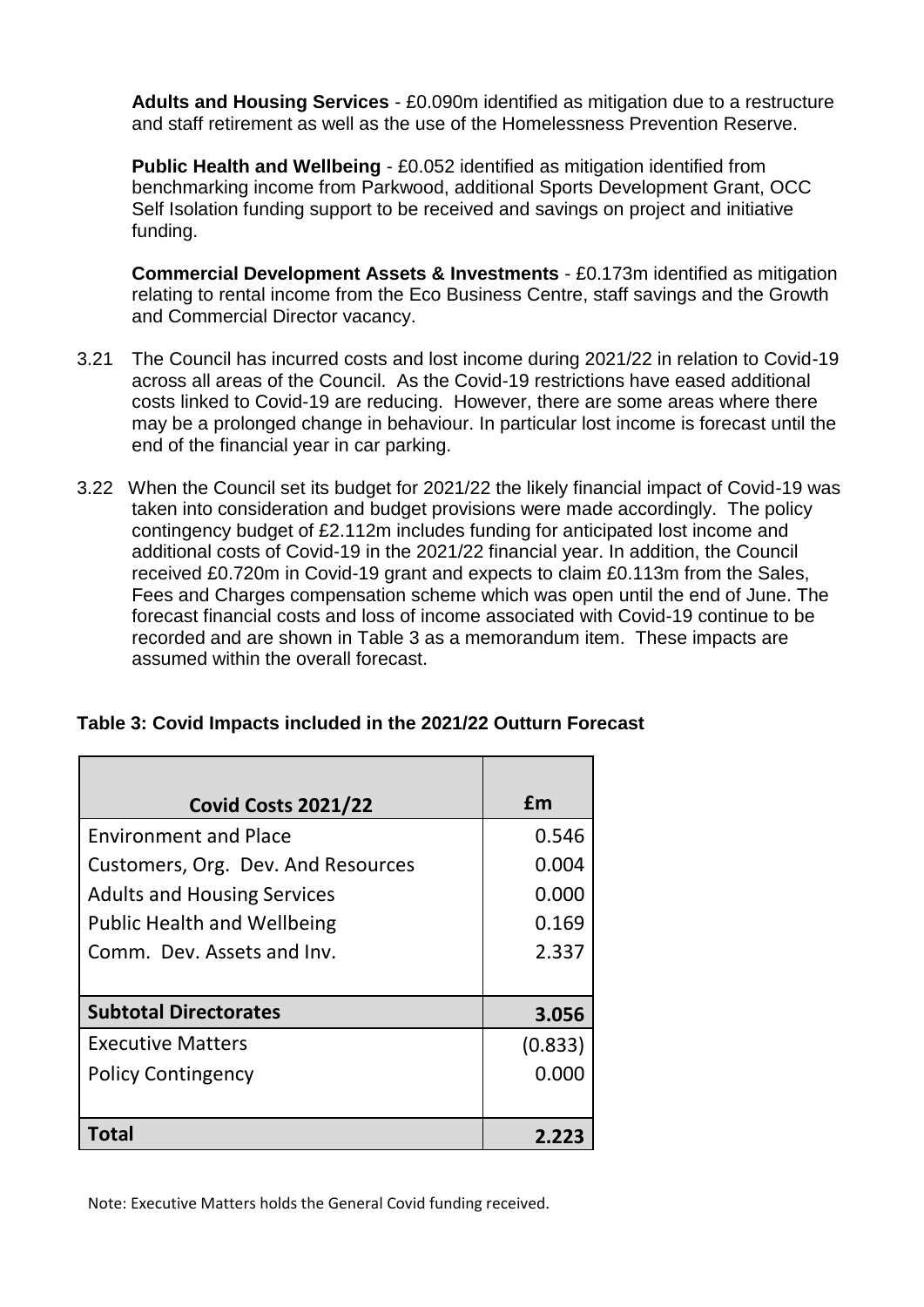#### 3.23 **Report Details**

overspend

#### **Environment and Place**

Environment and Place have forecast an overspend of £1.138m against a budget of £10.018m (11.4%). This forecast overspend includes £0.956m expected base budget costs, £0.400m in potential savings non-delivery and (£0.218m) of mitigations detailed in table 2 above.

| Environment<br>and Waste<br>Variation<br>£1.056m<br>overspend<br>Variance<br>to<br>month's<br>last<br>forecast<br>£0.040m | The forecast variance for Environmental Services<br>for October is due to continued pressure within Car<br>Parks. There is a £0.864m reduction in anticipated<br>car parks income. This is a deterioration of<br>£0.112m from September's monitoring due to<br>usage not increasing as anticipated even with price<br>increase, (£0.474m of the deterioration is estimated<br>to be due to the impact of COVID-19). There is also<br>a £0.086m increase in national non-domestic rates<br>and supplies and services. |
|---------------------------------------------------------------------------------------------------------------------------|----------------------------------------------------------------------------------------------------------------------------------------------------------------------------------------------------------------------------------------------------------------------------------------------------------------------------------------------------------------------------------------------------------------------------------------------------------------------------------------------------------------------|
|                                                                                                                           | The pressure within Waste and Recycling has been<br>altered to reflect the provisional start date of the<br>food and garden waste roll out. The collection start<br>date is still not confirmed due to supply problems<br>with the vehicles. That issue should be resolved<br>imminently, and a start date confirmed.                                                                                                                                                                                                |
|                                                                                                                           | The anticipated income is expected to see a<br>£0.485m reduction, this is partially off set by<br>(£0.417m) saving in employee costs due to non-<br>recruitment to posts, refuse disposal charges and<br>reductions in gate fees plus other small variances<br>across the service of £0.038m.                                                                                                                                                                                                                        |
|                                                                                                                           | This forecast includes the (£0.088m) identified<br>through in year savings/mitigations.                                                                                                                                                                                                                                                                                                                                                                                                                              |
| Planning<br>&<br>Development<br>Variation<br>(E0.043m)<br>underspend                                                      | Planning and Development are forecasting an<br>underspend due to increased income (£0.023m)<br>from Application fees and Planning Performance<br>Agreements as well as (£0.020m) saving in<br>Planning Policy expenditure.                                                                                                                                                                                                                                                                                           |
| Variance to last<br>month's forecast<br>(E0.080m)                                                                         |                                                                                                                                                                                                                                                                                                                                                                                                                                                                                                                      |
| Growth<br>&<br>Economy<br>Variation<br>£0.125m                                                                            | Growth and Economy are forecasting £0.125m<br>which is made up of<br>£0.045m<br>overspend<br>consultancy costs, £0.105m associated relocation<br>costs of Town Centre House, £0.057m corporate<br>costs in relation to Oxford to Cambridge ARC and                                                                                                                                                                                                                                                                   |

the annual Growth board contribution plus £0.006m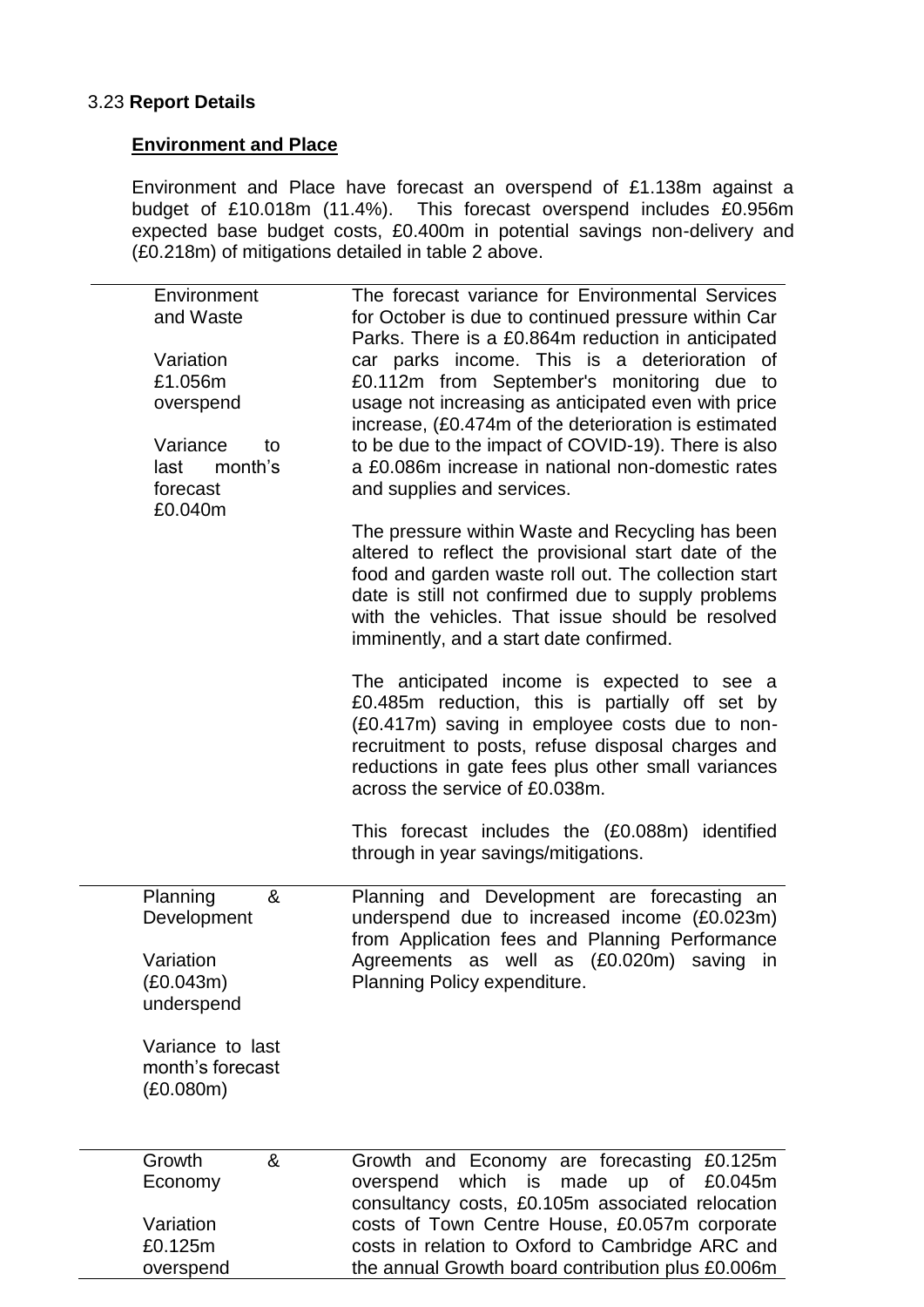of various overspends across the department. Offsetting this is (£0.088m) of staff savings. As part of the 2021/2022 budget setting process, Growth and Economy provided savings of (£0.366m) of which all are on target to be delivered.

Variance to last month's forecast £0.020m There is a £0.020m deterioration in the forecast from last month despite in-year saving mitigations of (£0.030) recruitment freeze and (£0.020m) saving against the Recovery Prosperity Strategy budget. This is due to further costs associated with Town Centre roof.

#### **Customers, Organisational Development and Resources**

Customers, Organisational Development and Resources have forecast an overspend of £0.266m against a budget of £6.399m (4.2%). This forecast overspend includes £0.266m base budget costs, savings of £0.093m at risk of delivery and mitigations of (£0.098m) detailed in table 2.

| HR/IT/Comms/C<br>ultural Services | HR are forecasting an underspend of (£0.025m).                                                                                                                                                                                                                                        |
|-----------------------------------|---------------------------------------------------------------------------------------------------------------------------------------------------------------------------------------------------------------------------------------------------------------------------------------|
|                                   | This is because Health and Safety now fall within<br>their service resulting in a (£0.060m) underspend                                                                                                                                                                                |
| Variation                         | due to a vacant post. This is partly offset by                                                                                                                                                                                                                                        |
| £0.031m                           | £0.035m overspend (due to joint working income                                                                                                                                                                                                                                        |
| overspend                         | no longer being received, less an underspend in                                                                                                                                                                                                                                       |
|                                   | Computer software). A further underspend in HR of                                                                                                                                                                                                                                     |
| Variance to last                  | (£0.040m) has been offered up as a mitigation to                                                                                                                                                                                                                                      |
| month's forecast                  | the overall in year Council overspend, resulting in a                                                                                                                                                                                                                                 |
| (E0.081m)                         | total underspend of (£0.065m) for HR                                                                                                                                                                                                                                                  |
|                                   | Customer Services and Land Charges are largely<br>on target, with further salary savings now offsetting<br>any previous minor overspends                                                                                                                                              |
|                                   | showing a (£0.021m) underspend<br>CS&I<br>are<br>comprising: (£0.05m) which will go towards the<br>£0.020 income recovery target (currently showing<br>as £0.015m achieved) and (£0.016m) further in<br>year savings (mitigation to the overall in year<br>overspend for the Council) |
|                                   | An overspend of £0.117m within IT is due to a<br>pressure on the delivery of savings required of<br>£0.093m and small overspends across the service<br>of £0.024m                                                                                                                     |
| Finance                           |                                                                                                                                                                                                                                                                                       |
|                                   | After review and external audit there is an                                                                                                                                                                                                                                           |
| Variation                         | unavoidable recovery of overpaid Housing Benefit                                                                                                                                                                                                                                      |
| £0.235m                           | subsidies by DWP (Department of Works and                                                                                                                                                                                                                                             |
| overspend                         | Pension) to the value of £0.174m for the financial<br>year 19/20.                                                                                                                                                                                                                     |
| Variance to last                  | The one-off project and recruitment costs relating                                                                                                                                                                                                                                    |
| month's forecast                  | to the establishment of the new Revenues and                                                                                                                                                                                                                                          |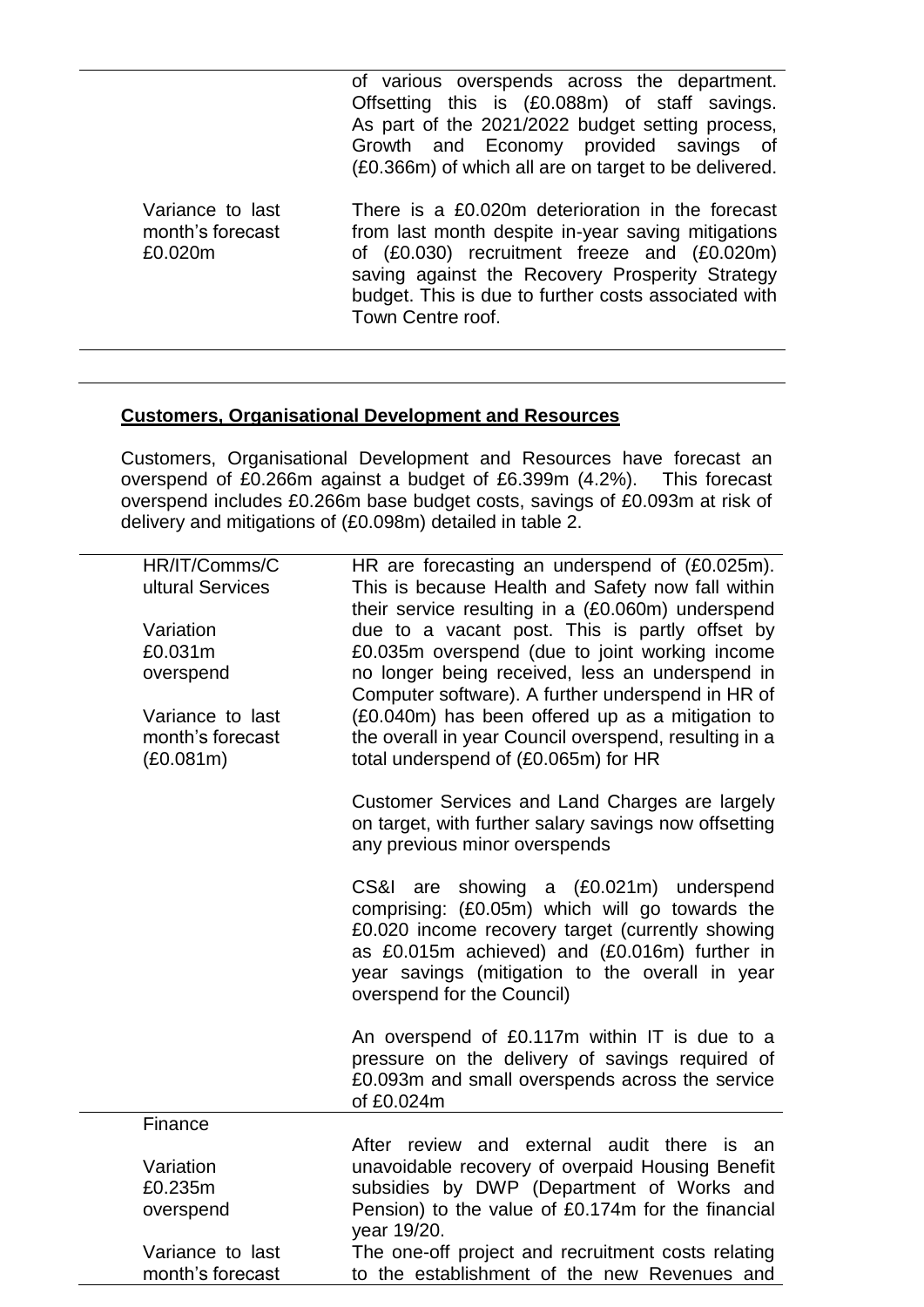(£0.062m) Benefits team has been offset by additional government grants.

> There is a £0.070m overspend on insurance premiums offset by (£0.009m) various small savings across the service.

#### **Adults and Housing Services**

Adults and Housing Services have forecast an underspend of (£0.080m) against a budget of £2.700m, (3.0%). This forecast underspend includes (£0.030m) base budget savings, £0.040m in potential savings non-delivery and mitigations of (£0.090m) detailed in table 2 above.

| Housing            | & | Housing is forecasting an underspend of (£0.080m)   |
|--------------------|---|-----------------------------------------------------|
| <b>Social Care</b> |   | due to in-year saving mitigations which include the |
|                    |   | use of Homelessness Prevention Grant to fund the    |
| Variation          |   | Connections Outreach contract (£0.045m), savings    |
| (E0.080m)          |   | on salaries due to staff retirement and restructure |
|                    |   |                                                     |
| underspend         |   | (£0.015m) and other underspends of (£0.020m)        |
|                    |   | across the service.                                 |
| Variance to last   |   |                                                     |
| month's            |   | The movement from last month relates to in-year     |
|                    |   |                                                     |
| forecast           |   | saving mitigations of (£0.060m) and other base      |
| (E0.070m)          |   | budget savings of (£0.010m) identified.             |
|                    |   |                                                     |
|                    |   |                                                     |

## **Public Health & Wellbeing**

Public Health & Wellbeing forecast an overspend of £0.085m against a budget of £2.969m (2.9%). This forecast overspend includes £0.122m within the base budget, £0.015m in potential savings non-delivery and mitigations totalling (£0.052m) detailed in table 2 above.

| Wellbeing                                         | Wellbeing is forecasting an overspend of £0.085m<br>which relates to loss of benchmarking income in                                                                                                 |
|---------------------------------------------------|-----------------------------------------------------------------------------------------------------------------------------------------------------------------------------------------------------|
| Variation                                         | relation to the leisure contract as a direct impact of                                                                                                                                              |
| £0.085m                                           | Covid of £0.150m. Offsetting this are savings of                                                                                                                                                    |
| overspend                                         | (£0.065m) on Parkwood management fees for                                                                                                                                                           |
|                                                   | Woodgreen Leisure centre due to a change in the                                                                                                                                                     |
|                                                   | contract cost.                                                                                                                                                                                      |
|                                                   |                                                                                                                                                                                                     |
| Variance to last<br>month's forecast<br>(E0.075m) | The forecast has improved from last month due to<br>in-year saving mitigations of (£0.052m) which<br>include (£0.030m) benchmarking income from<br>Parkwood, (£0.005m) additional grant received in |
|                                                   | Sports Development, (£0.008m) self – isolation                                                                                                                                                      |
|                                                   | support funding from OCC and (£0.009m) of project                                                                                                                                                   |
|                                                   | and initiative funding savings. Also Leisure are now                                                                                                                                                |
|                                                   | expecting to receive (£0.014m) of sport pitch hire at                                                                                                                                               |
|                                                   | North Oxfordshire Academy previously reported as                                                                                                                                                    |
|                                                   | undeliverable. Finally (£0.009m) of other base                                                                                                                                                      |
|                                                   | budget savings have been identified.                                                                                                                                                                |
|                                                   |                                                                                                                                                                                                     |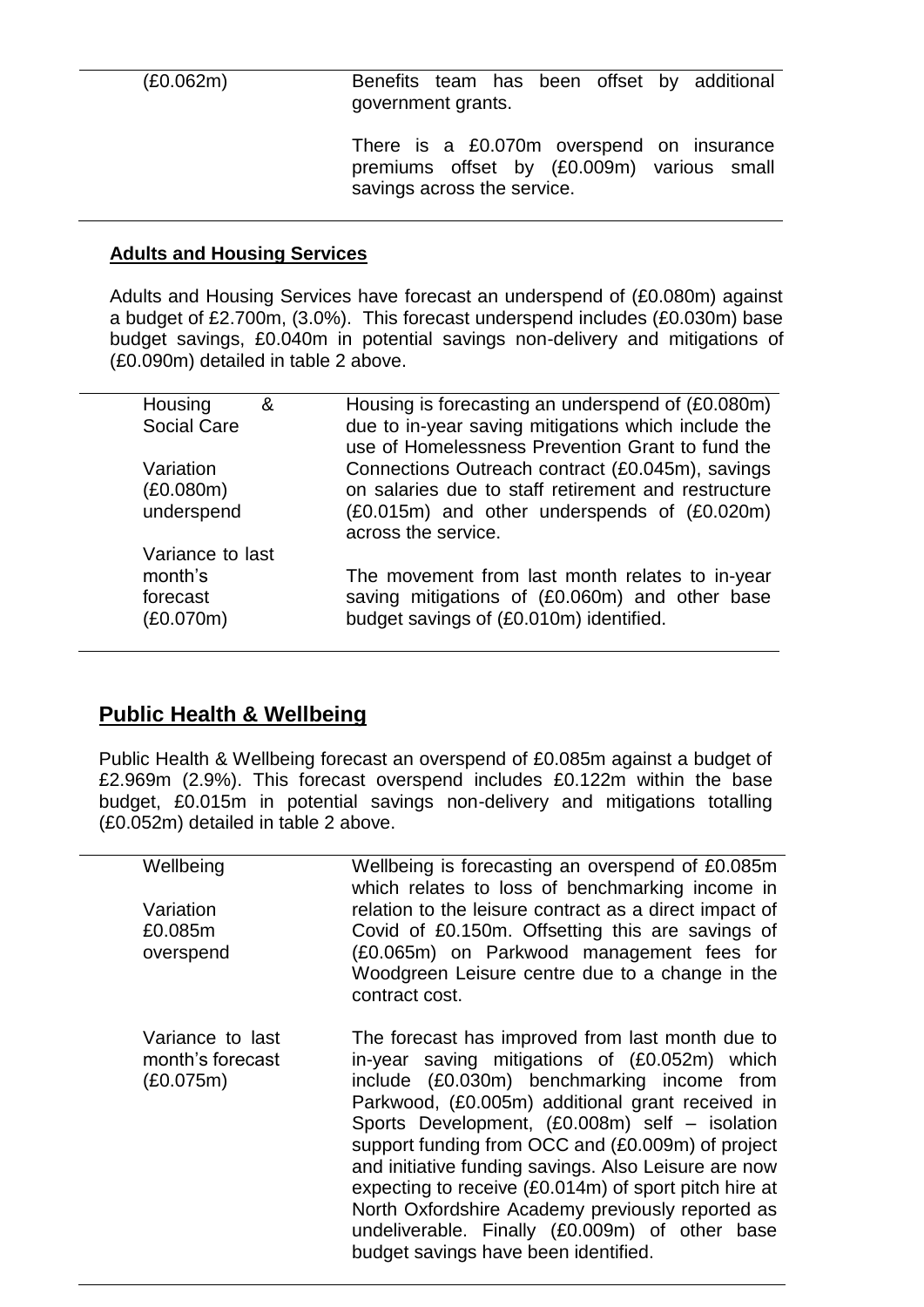| Healthy<br>Shaping                              | Place | Healthy Place Shaping are currently projecting to<br>be on target. |  |  |  |
|-------------------------------------------------|-------|--------------------------------------------------------------------|--|--|--|
| Variation<br>£0.000m                            |       |                                                                    |  |  |  |
| Variance to last<br>month's forecast<br>£0.000m |       |                                                                    |  |  |  |

### **Commercial Development, Assets and Investments**

The Directorate is forecasting an underspend of (£0.265m) against a budget of (£1.788m) 14.8%. This forecast underspend includes (£0.192m) base budget costs, £0.100m in potential savings non-delivery and mitigations of (£0.173m) detailed in table 2 above.

| Property                                          | Castle Quay is anticipating a net overspend of<br>£0.165m. This is partly due to construction delays                                                                                                                                                                                                                                                                                                                                                                                                                                           |
|---------------------------------------------------|------------------------------------------------------------------------------------------------------------------------------------------------------------------------------------------------------------------------------------------------------------------------------------------------------------------------------------------------------------------------------------------------------------------------------------------------------------------------------------------------------------------------------------------------|
| Variation<br>(E0.275m)<br>underspend              | in the delivery of Premier Inn and the car park<br>beneath Lidl resulting in a delay to rental and other<br>income. Of the overall overspend £0.580m is due<br>to loss of commercial income alongside additional<br>void costs for empty units. Mitigating this are<br>savings of (£0.415m) on other costs.<br>The rest of Property is forecasting an underspend<br>of (£0.440m). This is as a result of improved<br>commercial income of (£0.265m), staff savings of<br>(£0.130m) and (£0.045m) various underspends<br>across the department. |
| Variance to last<br>month's forecast<br>(E1.625m) | The main reason for the improvement in the<br>forecast is that the Castle Quay budget has been<br>increased as a result of an allocation of £1.603m<br>from Policy Contingency. This contingency budget<br>had been set aside to address potential losses of<br>income at Caste Quay in 2021/22.<br>Regarding the remaining Property portfolio, the<br>forecast has improved due to mitigations identified<br>including (£0.120m) rental income from Bicester<br>Eco Business Centre and (£0.005m) staff savings.                              |
| Procurement                                       | Procurement are forecasting<br>have a small<br>to<br>underspend against budget.                                                                                                                                                                                                                                                                                                                                                                                                                                                                |
| Variation                                         |                                                                                                                                                                                                                                                                                                                                                                                                                                                                                                                                                |
| (E0.004m)<br>underspend                           |                                                                                                                                                                                                                                                                                                                                                                                                                                                                                                                                                |
| Variance to last<br>month's forecast<br>(E0.004m) |                                                                                                                                                                                                                                                                                                                                                                                                                                                                                                                                                |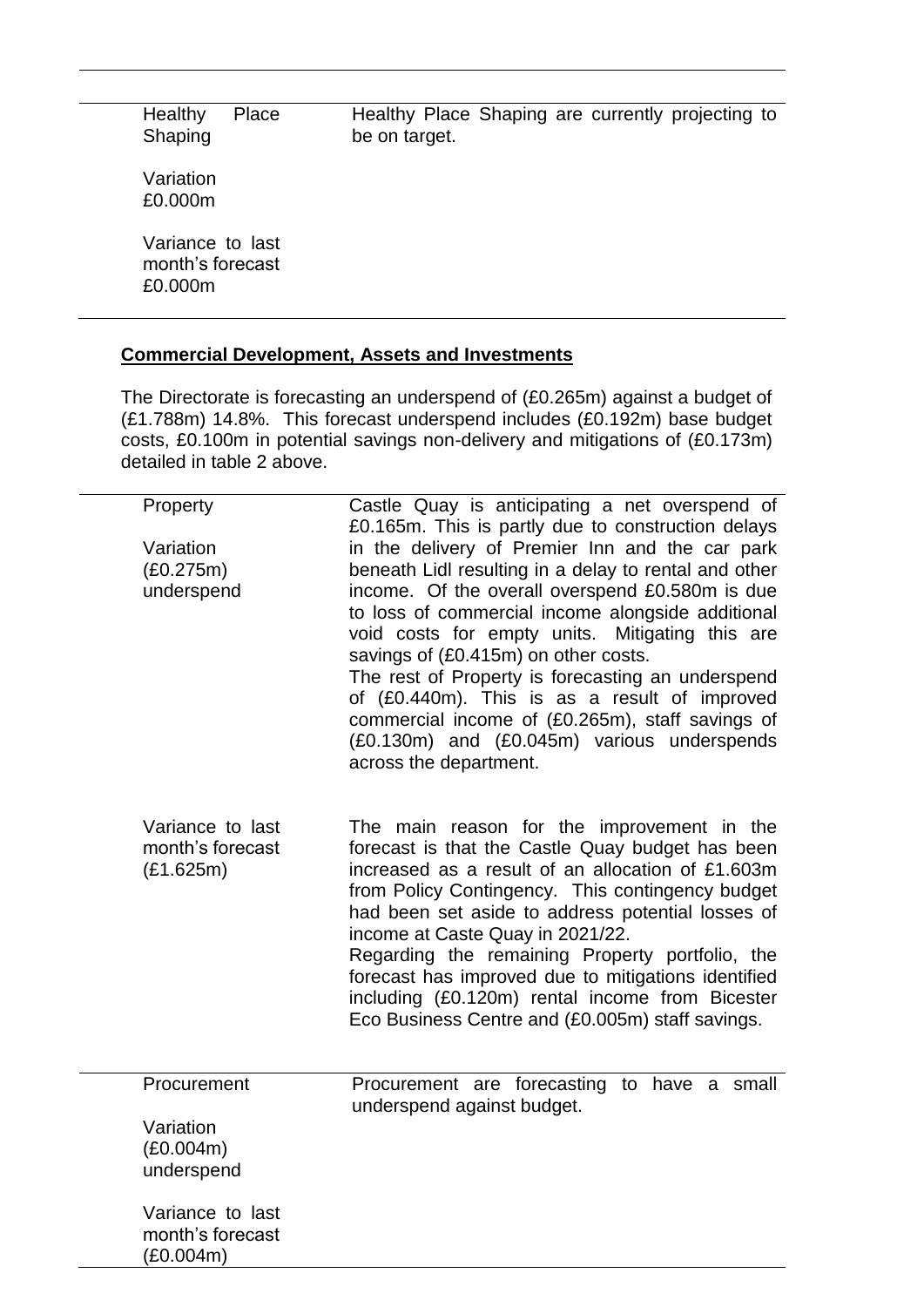| and<br>Law<br>Governance<br>Variation<br>£0.112m<br>overspend | There is a £0.116m pressure on income recovery.<br>(£0.028m) of this can be offset by an underspend<br>elsewhere within the service. There is £0.022m<br>pressure on salaries due to use of locums and<br>minor overspend of £0.002 across the rest of the<br>service. |
|---------------------------------------------------------------|------------------------------------------------------------------------------------------------------------------------------------------------------------------------------------------------------------------------------------------------------------------------|
| Variance to last<br>month's forecast<br>£0.010m               |                                                                                                                                                                                                                                                                        |
| Growth<br>and<br>Commercial                                   | The underspend forecast is due to savings on a<br>vacant post.                                                                                                                                                                                                         |
| Variation<br>(E0.048m)<br>underspend                          |                                                                                                                                                                                                                                                                        |
| Variance to last<br>month's forecast<br>£0.000m               |                                                                                                                                                                                                                                                                        |
| Regulatory<br><b>Services</b>                                 | The Regulatory Services forecast underspend is<br>due to (£0.115m) underspend on staff costs and                                                                                                                                                                       |
| Variation<br>(E0.050m)<br>underspend                          | vacant posts offset by £0.065m forecast loss of<br>licensing income and other minor variances across<br>the services.                                                                                                                                                  |
| Variance to last<br>month's forecast<br>(E0.000m)             |                                                                                                                                                                                                                                                                        |

## **Executive Matters**

Executive Matters forecast is an underspend of (£0.320m) against the budget of (£3.613m) (8.9%).

| Interest                                        | There is positive variance forecast against the<br>budget, mostly as a result of lower interest rate on                                                                                                  |
|-------------------------------------------------|----------------------------------------------------------------------------------------------------------------------------------------------------------------------------------------------------------|
| Variation<br>(E0.277m)                          | borrowings.                                                                                                                                                                                              |
| underspend                                      | Additional £0.157m increase in forecast cost added<br>since September mainly due to taking advantage of                                                                                                  |
| Variance to last<br>month's forecast<br>£0.157m | low interest rates and taking on additional long-<br>term borrowing. This is a higher rate than short<br>term borrowing but provides long-term certainty of<br>costs at historically low interest rates. |
| Corporate                                       | The council is forecasting receipt of £0.113m<br>Covid-19 funding as 75% compensation for lost                                                                                                           |
| Variation                                       | Sales Fees and Charges Income from<br>the                                                                                                                                                                |
| (£0.113m)                                       | Government for the period to 30 June 2021                                                                                                                                                                |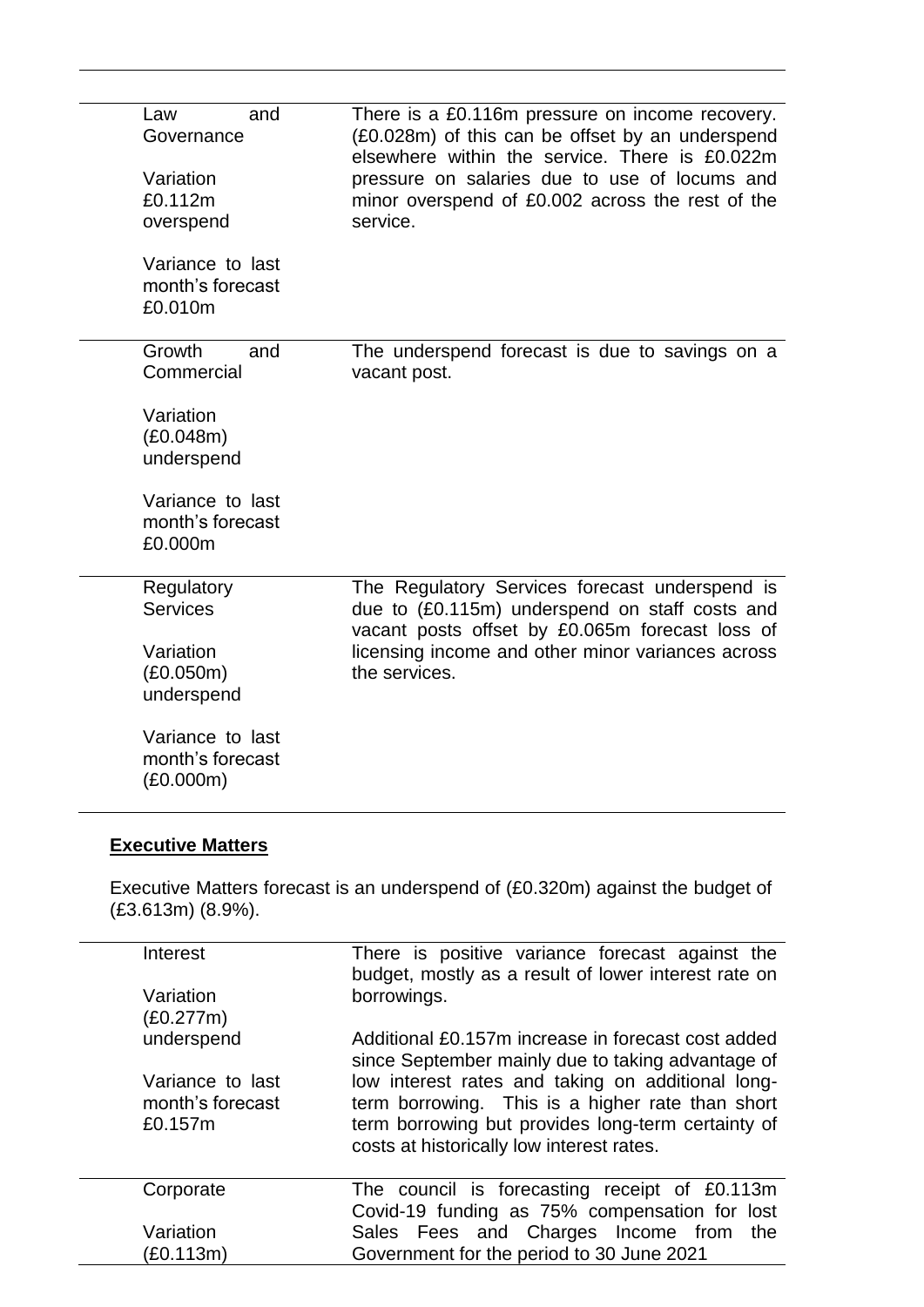| underspend                                        |                                                                                                                                                             |
|---------------------------------------------------|-------------------------------------------------------------------------------------------------------------------------------------------------------------|
| Variance to last<br>month's forecast<br>(E0.018m) |                                                                                                                                                             |
| External<br>Audit<br>Fees                         | External Audit fees are anticipated to be £0.070m<br>more than budgeted due to higher-than-expected<br>final 2019/20 audit fees and an increase in forecast |
| Variation<br>£0.070m<br>overspend                 | for this year's audit.                                                                                                                                      |
| Variance to last<br>month's forecast<br>£0.000m   |                                                                                                                                                             |

### **Policy Contingency**

Policy contingency will meet the (£0.169m) shortfall in Leisure Contract benchmarking payments. There remains £0.865m unallocated after these assumptions are taken into account. £1.603m has been transferred to the Castle Quay budget to partially offset the net loss of Castle Quay income.

### 3.24 **Forecast Earmarked Reserves and General Balances at October 2021**

The table below is a summary of the level of reserves the council holds.

| <b>Reserves</b>         | <b>Balance</b><br>1 April<br>2021 | Original<br><b>Budgeted</b><br>use/<br>(contribution) | <b>Changes</b><br>agreed<br>since<br>budget<br>setting | <b>Changes</b><br>proposed<br>October 2021 | <b>Forecast</b><br><b>Balance</b><br>31<br><b>March</b><br>2022 |
|-------------------------|-----------------------------------|-------------------------------------------------------|--------------------------------------------------------|--------------------------------------------|-----------------------------------------------------------------|
|                         | £m                                | £m                                                    | £m                                                     | £m                                         | £m                                                              |
| <b>General Balance</b>  | (5.087)                           | 0.000                                                 | 0.000                                                  | 0.000                                      | (5.087)                                                         |
| Earmarked               | (21.328)                          | (0.577)                                               | 1.049                                                  | (0.730)                                    | (21.586)                                                        |
| <b>Ringfenced Grant</b> | (31.556)                          | 22.073                                                | 4.934                                                  | 0.000                                      | (4.549)                                                         |
| <b>Subtotal Revenue</b> | (57.971)                          | 21.496                                                | 5.983                                                  | (0.730)                                    | (31.222)                                                        |
| Capital                 | (0.676)                           | 0.000                                                 | 0.020                                                  | 0.000                                      | (0.656)                                                         |
| <b>Total</b>            | (58.647)                          | 21.496                                                | 6.003                                                  | (0.730)                                    | (31.878)                                                        |

#### 3.25 **Government Grants**

No grant funding received this month.

### 3.26 **Capital**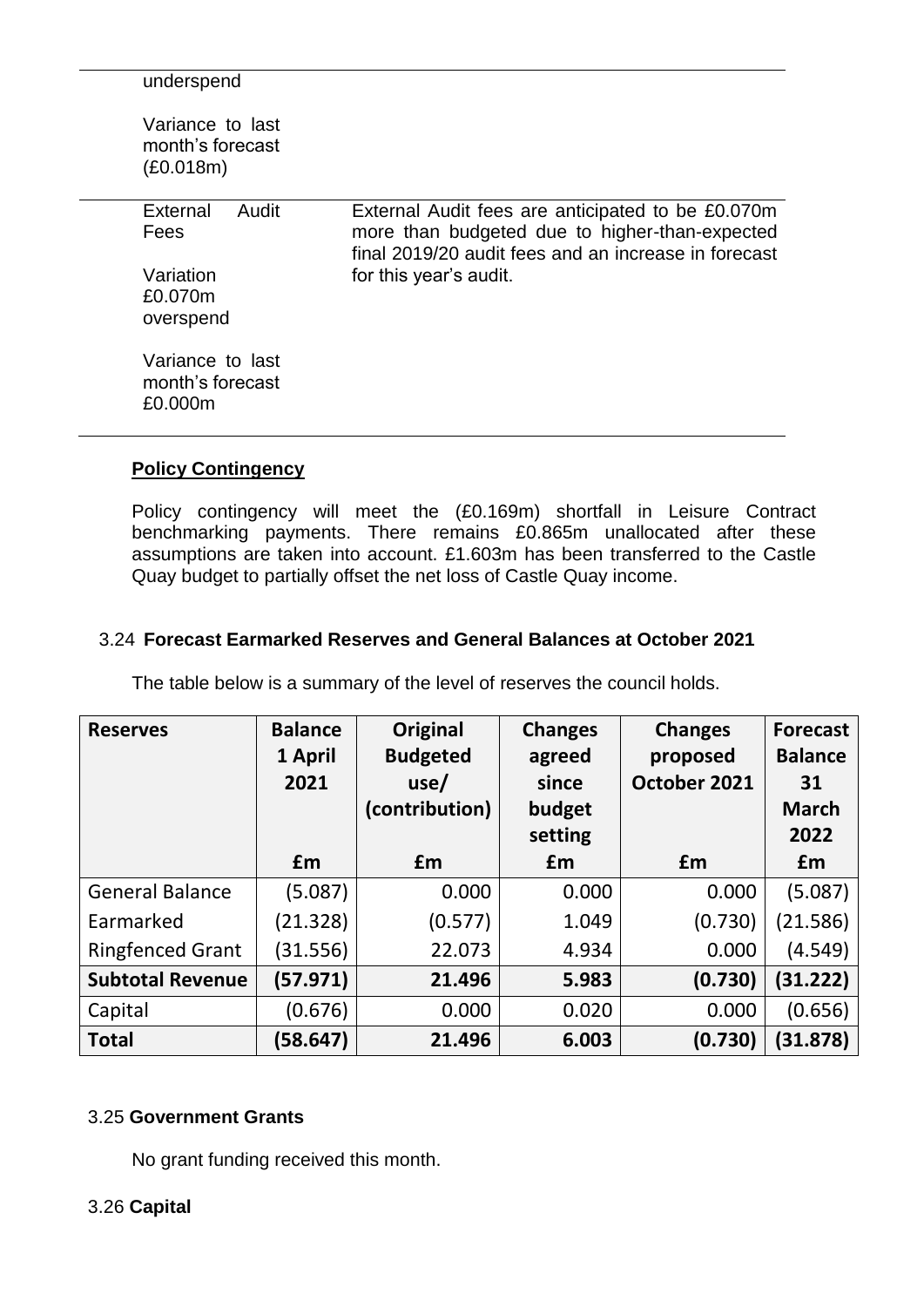There is a forecast in-year underspend of £7.243m, of which £6.835m is anticipated to be reprofiled in future years. There is an overall forecast decrease in the total cost of schemes of £0.408m.

#### **Forecast Capital Spend 2021/22**

| <b>Directorate</b>                   | <b>Budget</b><br>£m | <b>Forecast</b><br>Spend<br>2021/22<br>£m | Re-<br>profiled<br>beyond<br>2021/22<br>£m | <b>Variance</b><br>to<br><b>Budget</b><br>£m | <b>Prior</b><br><b>Month</b><br>Variance<br>£m |
|--------------------------------------|---------------------|-------------------------------------------|--------------------------------------------|----------------------------------------------|------------------------------------------------|
| <b>Housing Total</b>                 | 2.484               | 1.720                                     | 0.389                                      | (0.375)                                      | (0.375)                                        |
| Comm Dev Assets total                | 28.577              | 23.649                                    | 4.765                                      | (0.163)                                      | (0.101)                                        |
| Customers, Org Dev & Resources Total | 1.314               | 1.088                                     | 0.225                                      | (0.001)                                      | (0.000)                                        |
| <b>Environment and Place Total</b>   | 9.308               | 7.988                                     | 1.456                                      | 0.136                                        | 0.142                                          |
| <b>Public Health Wellbeing Total</b> | 0.657               | 0.652                                     | 0.000                                      | (0.005)                                      | (0.004)                                        |
| <b>Total</b>                         | 42.340              | 35.098                                    | 6.835                                      | (0.408)                                      | (0.339)                                        |

### **3.27 Forecast Variances**

#### **Housing**:

Housing is forecasting an underspend of (£0.375m) due to reduced activity in delivering Disabled Facilities Grant works during the pandemic.

#### **Commercial Development, Assets & Investments**:

Property is forecasting to spend £23.634m across various capital schemes. It is anticipated that there will be an overall saving of (£0.163m) but with the majority of schemes still anticipating full utilisation of budget over the timeline of the projects.

Regulatory Services are forecasting to spend £0.015m this year to enable agile working.

#### **Customers Organisational Development & Resources:**

ICT are currently forecasting a £0.033m overspend against the Land and Property Harmonisation Scheme. This is offset by underspends across other schemes.

Finance are reporting on target.

#### **Environment and Place:**

Growth and Economy are forecasting to spend £5.189m by year end. This is an overspend of £0.136m of which £0.078m relates to retention payments due next year.

Environmental Services are forecasting to spend £2.799m across various capital schemes by year end.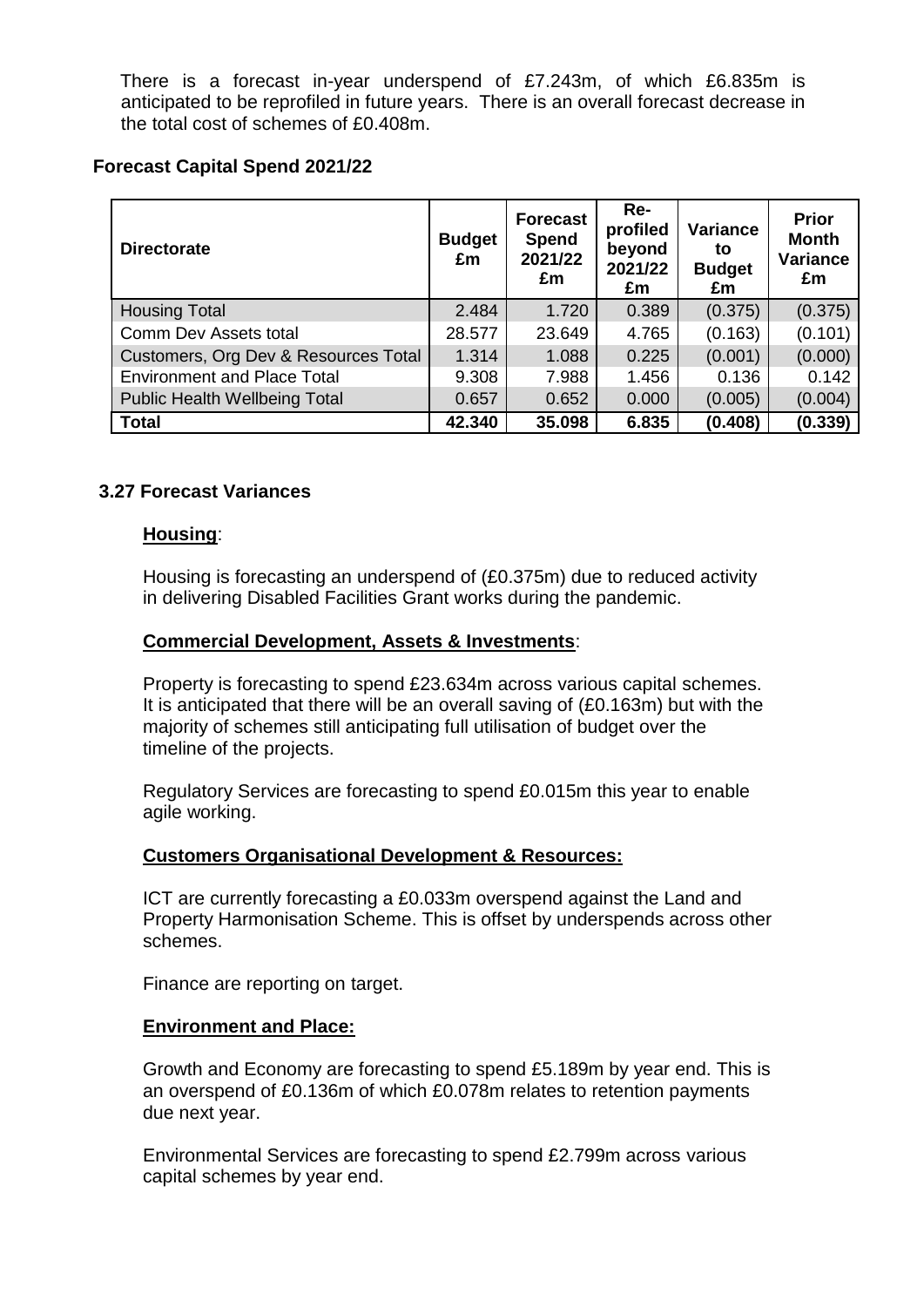#### **Public Health & Wellbeing:**

Wellbeing is forecasting to spend £0.652m which is (£0.005m) underspend against budget.

#### 3.28 **Re-profile beyond 2021/22**

#### **Housing**

£0.093m Discretionary grants - This budget supports a number of discretionary grants, all of which are reactive/demand led. Landlords Home Improvement Grants (which secure nomination-rights over improved private rented accommodation for otherwise homeless households) are responsible for the largest spend, but we are currently experiencing lower demand at this stage of the year than expected.

£0.296m unspent DFG to be reprofiled to continue to support the programme alongside future Better Care Fund allocations.

#### **Commercial Development, Assets & Investments:**

£3.797m Castle Quay - reprofiling of the budget beyond 21/22 is necessary because retention payments will be due following the 12-month defect period from September 2021. Also delays to the project caused by Brexit and reduced productivity to maintain social distancing.

£0.100m Banbury Health Centre - refurb of ventilation, heating & cooling system Engagement with the tenant required, however due to pressures with the decarbonisation works, delivery of this project has been delayed.

£0.100m Housing & IT Asset system (joint with OCC) - The IT spend will only happen once the restructure of the joint team comes to that stage that we can start procuring our joint system called 'Single View of Assets'. This is likely to happen next financial year.

£0.055m Horsefair, Banbury due to pressures with the Decarbonisation works, delivery of this project has been delayed.

£0.071m Bodicote House Fire Compliance - Work on hold due to political pressures with Bodicote House

£0.100m Corporate Asbestos Surveys - Final phase of works need to be carried out due but to pressures with the decarbonisation works, delivery of this project has been delayed.

£0.147m Works from Compliance Surveys – due to pressures with the decarbonisation works, delivery of this project has been delayed.

£0.100m Feasibility of utilisation of proper space - Bodicote House Plans are being considered due to complexities that have been identified in the project

£0.030m Bicester East Community Centre - works on track just reprofiled some monies not required this year

£0.030m Thorpe Place Roof Works - Due to pressures with the Decarbonisation works, delivery of this project has been delayed.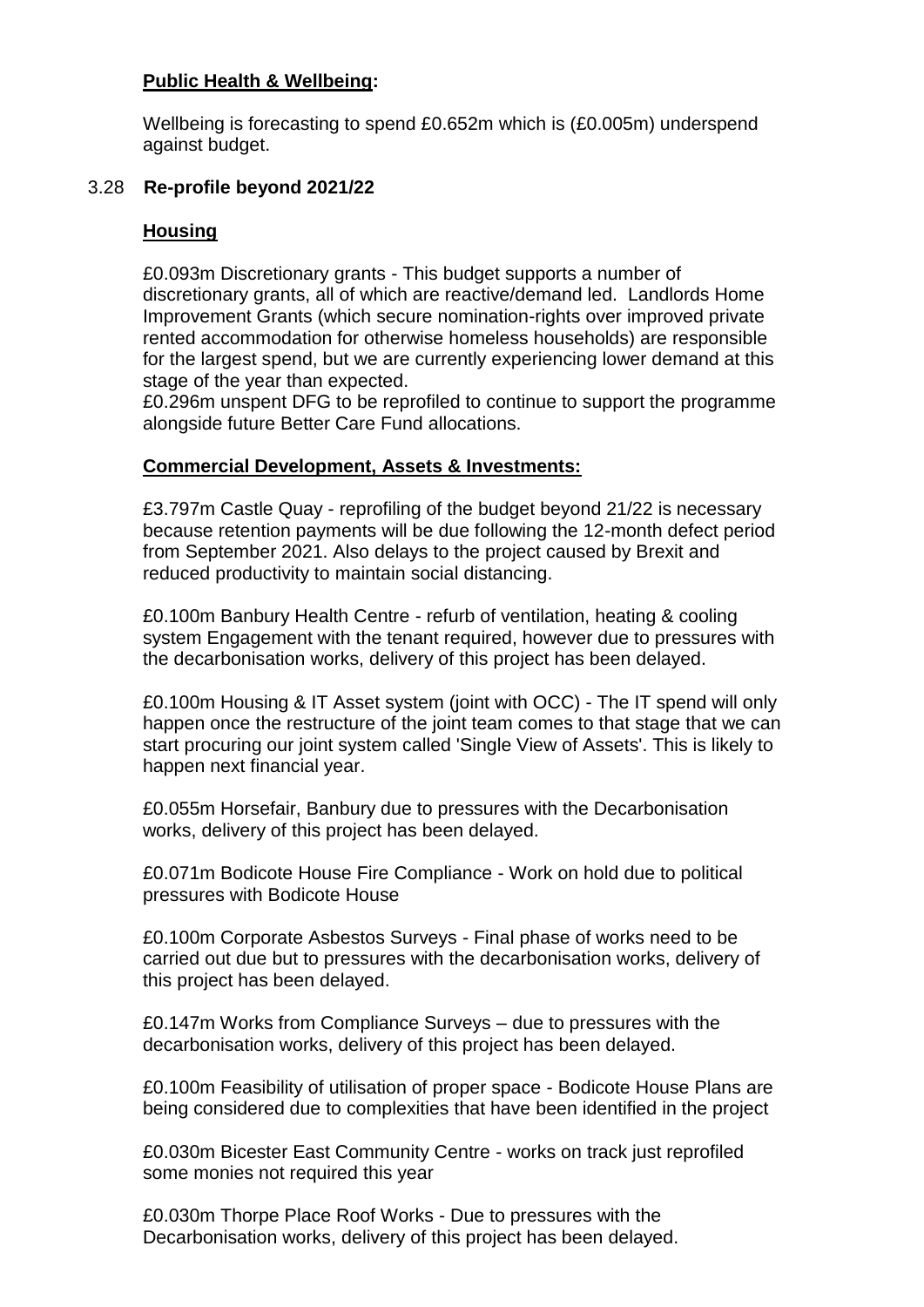£0.117m H&S Works to Banbury Shopping Arcade - Due to pressures with the Decarbonisation works, delivery of this project has been delayed.

£0.048m Banbury Museum Pedestrian Bridget - Slight delay caused by decarbonisation works but works instructed for March 22 start (roofing works put back due to winter weather).

£0.070m Retained Land - works are being carried out in 2022/2023.

#### **Environment and Place:**

#### **Growth and Economy**

£0.160m BUILD! Essential Repairs & Improvement (Town Centre Affordable Rent roof repairs) - A new structural engineer consultant has been appointed and further survey work is required to establish the specification for the tender documents. It is still anticipated that the insurance or warranty will cover the cost.

£0.017m Phase 2 - Bullmarsh Close formally completed early May 2021 and therefore retention payment is due 12 months later in May 2022.

£0.525m Phase 1b - Admiral Holland formally completed September 2020 and retention payment is due September 2022 (£0.061m). Bicester Library received planning consent at September's Planning Committee, as a result 70% of the budget has been reprofiled beyond 2021/22. This will be continually reviewed in line with the project programme.

£0.120m - Fairway Flats Refurbishment. Planning have endorsed the proposed scheme and have recommended formal submission for planning consent which is likely to be obtained before 31st March 2022. Therefore, the main capital expenditure will happen when works commence in 2022/2023.

£0.005m – East West Railways. The timescales for this are largely reactive to requirements and are therefore planning to reprofile 0.005 into 2022/2023.

#### **Environmental Services**

£0.050m Car Park Refurbishments - Reprofiling of this budget in to 2022/2023 is required due to delays as a result of covid-19, staffing and progression of pay on exit sites and additional sites slower than anticipated.

£0.018m Off Road Parking - Reprofiling of this budget in to 2022/2023 is required due to delays as a result of covid, staffing and progression of pay on exit sites and additional sites slower than anticipated.

£0.299m Vehicle Replacement Programme - Reprofiling of the remainder of this budget in to 22/23 is required to allow for further investigation into electric vehicles, decarbonisation of the fleet and correct infrastructure implemented.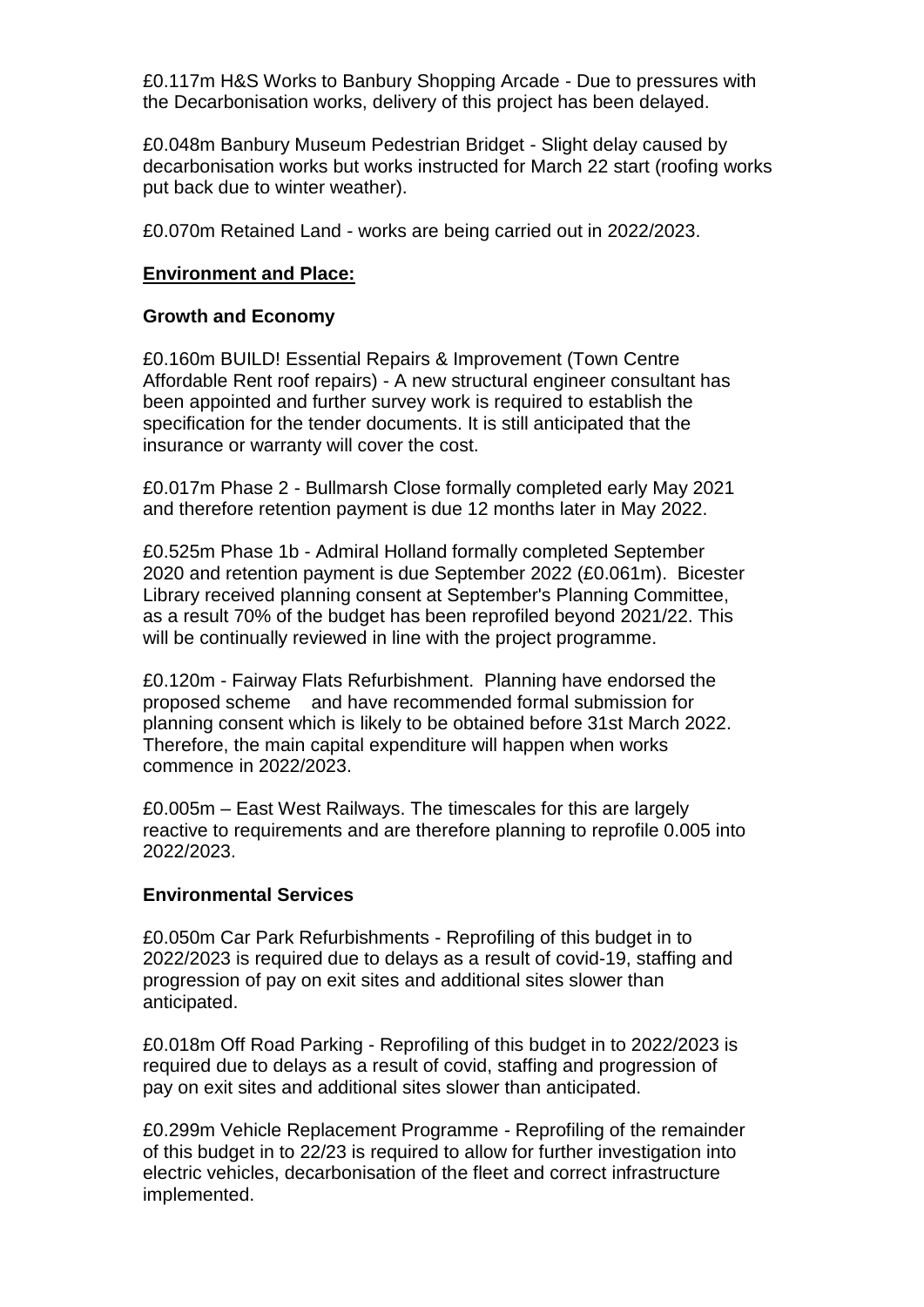£0.012m On Street Recycling Bins - Reprofiling of this budget is to allow for a review of current on street containers in urban centres and due to delivery lead times.

£0.130m Thorpe Lane Depot Capacity Enhancement - Due to delays of the food and garden waste roll out, slippage of this budget is required in to 2022/2023 to allow for further development of site requirements.

£0.085m Car Park Action Plan Delivery - Reprofiling of this budget in to 2022/2023 is required due to delays as a result of covid, staffing and progression of pay on exit sites and additional sites slower than anticipated.

£0.035m Depot Fuel System Renewal - Reprofiling in to 2022/2023 is required due to delays with Bicester depot redevelopment

#### **Customers, Org Dev & Resources:**

£0.075m IT Council Website & Digital Service - the programme of work is currently expected to complete in June 2022 £0.150m IT Shared Services - the programme of work is to extend into 2022/2023 Financial Year. The supplier payment will be aligned with timeline.

### **4.0 Conclusion and Reasons for Recommendations**

This report provides an update on progress made during October 2021, to deliver the Council's priorities through reporting on Performance, Leadership Risk Register and providing an update on the Financial Position. The Council is committed to performance, risk and budget management and reviews progress against its corporate priorities on a monthly basis. Executive is recommended to agree a change in the use of reserves in accordance with the Council's Financial Procedure Rules and Reserves Policy

### **5.0 Consultation**

5.1 This report sets out performance, risk, and budgetary information for the tenth month of this financial year and as such no formal consultation on the content or recommendations is required.

### **6.0 Alternative Options and Reasons for Rejection**

6.1 The following alternative options have been identified and rejected for the reasons as set out below.

Option 1: This report illustrates the Council's performance against the 2021-22 Business Plan. Regarding the monitoring aspects of the report, no further options have been considered. However, members may wish to request that officers provide additional information. Regarding the recommendation to approve changes in use of reserves, members could choose not to reject the change of use, however, the request is in accordance with the councils Financial Procedure Rules and Reserves Policy and within existing budgets.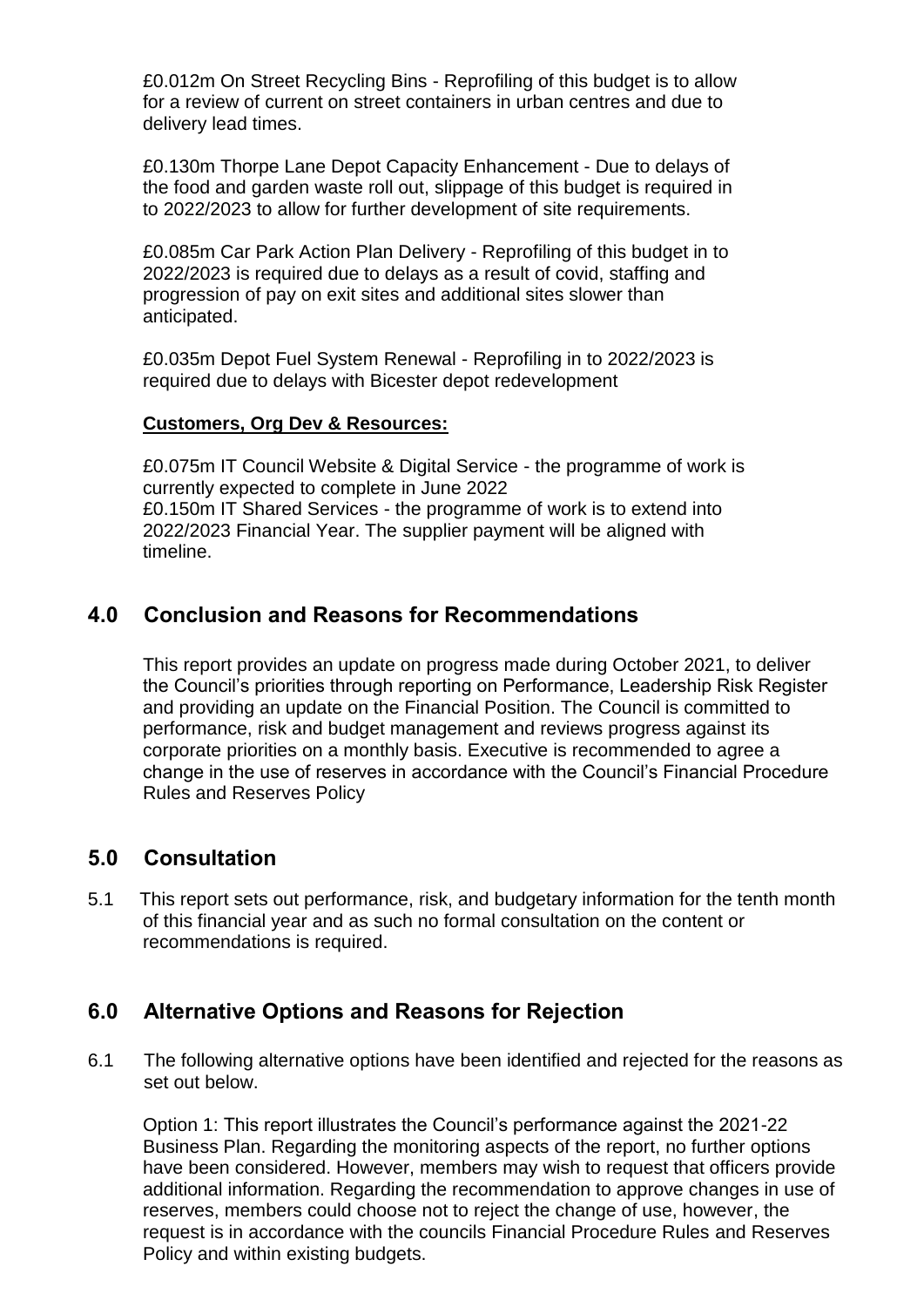## **7.0 Implications**

### **Financial and Resource Implications**

7.1 Financial and Resource implications - Are detailed within section 3.18 to 3.28 of this report.

Comments checked by: Lorna Baxter, Executive Director Finance, 07393 001218 [Lorna.baxter@cherwell-dc.go.uk](mailto:Lorna.baxter@cherwell-dc.go.uk)

#### **Legal Implications**

7.2 There are no legal implications arising from this report.

Comments checked by: Sukdave Ghuman, Head of Legal and Deputy Monitoring Officer, [Sukdave.Ghuman@cherwell-dc.gov.uk](mailto:Sukdave.Ghuman@cherwell-dc.gov.uk)

#### **Risk Implications**

7.3 This report contains a full update with regards to the Council's risk position at the end of October 2021. A revised and refreshed risk management strategy is in place and the Leadership risk register has been fully reviewed.

Comments checked by: Celia Prado-Teeling, Performance Team Leader, Tel: 01295 221556 [Celia.prado-teeling@cherwell-dc.gov.uk](mailto:Celia.prado-teeling@cherwell-dc.gov.uk) 

#### **Equalities and Inclusion Implications**

7.4 The report must show how "in planning, delivering, monitoring and evaluating our work, equality and diversity issues are appropriately considered from the outset". New proposals must be screened for relevance against our statutory duties to promote equality and where relevant an impact assessment.

Comments checked by: Emily Schofield, Acting Head of Strategy, Tel: 07881 311707 [Emily.Schofield@cherwell-dc.gov.uk](mailto:Emily.Schofield@cherwell-dc.gov.uk) 

## **8.0 Decision Information**

**Key Decision**

**Financial Threshold Met:** No

**Community Impact Threshold Met:** No

#### **Wards Affected**